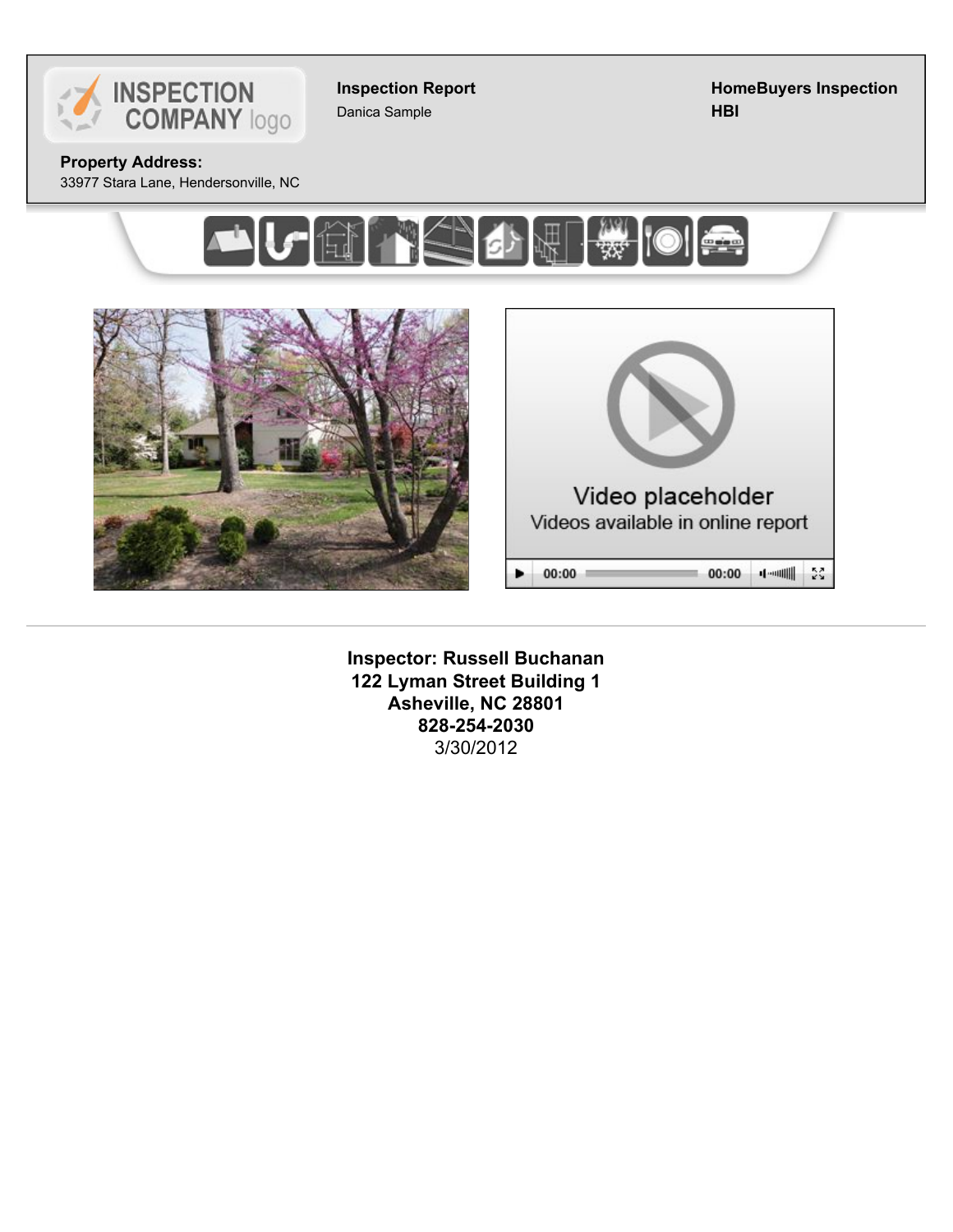# **Table of Contents**

| 1 Roofing / Chimneys / Roof Structure and Attic4 |  |
|--------------------------------------------------|--|
|                                                  |  |
|                                                  |  |
| 4 Kitchen Components and Appliances  14          |  |
|                                                  |  |
|                                                  |  |
|                                                  |  |
|                                                  |  |
|                                                  |  |
|                                                  |  |
|                                                  |  |
|                                                  |  |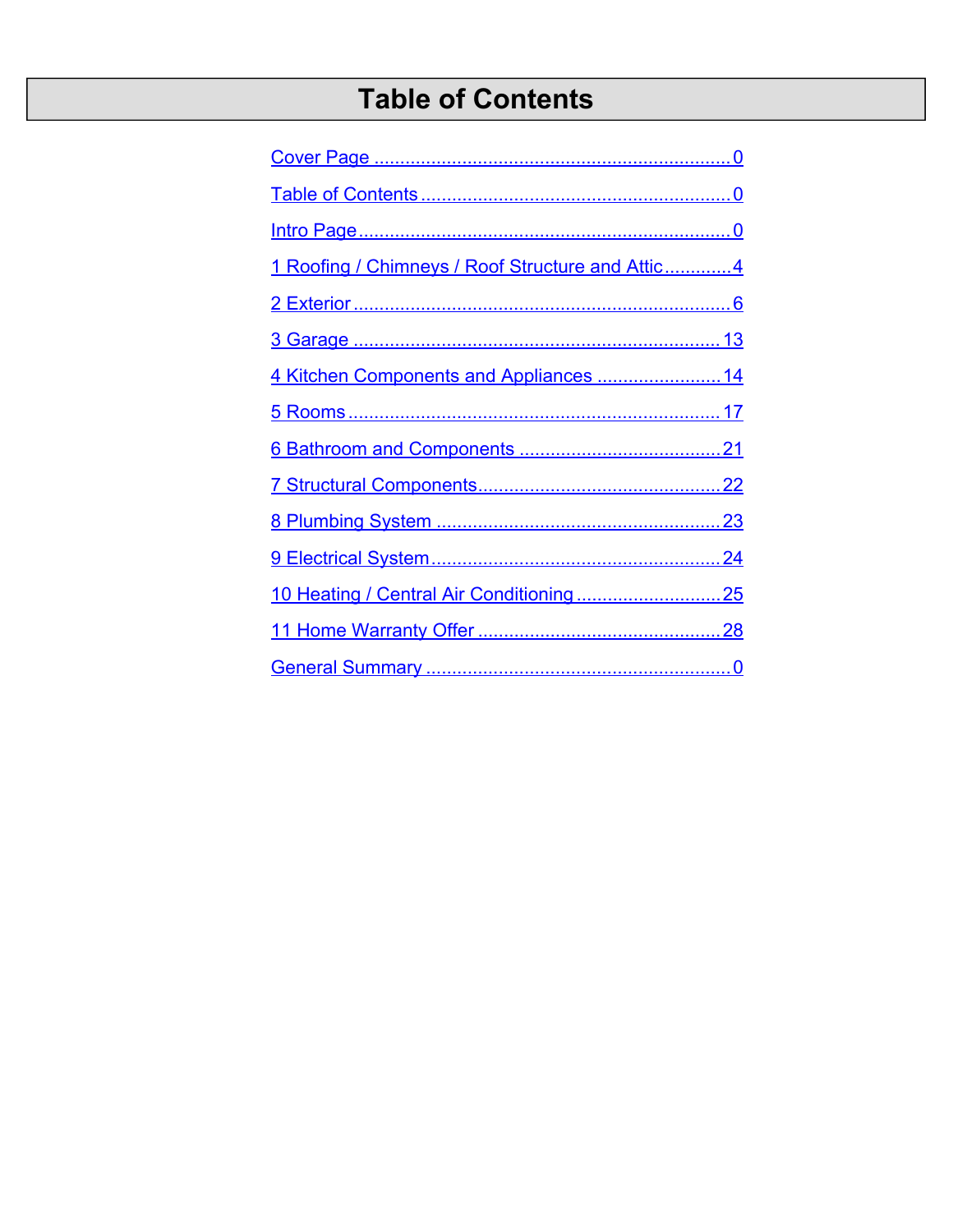| <b>Date: 3/30/2012</b>                                    | Time:                             | <b>Report ID: 33977 staralane</b>                                              |
|-----------------------------------------------------------|-----------------------------------|--------------------------------------------------------------------------------|
| <b>Property:</b><br>33977 Stara Lane<br>Hendersonville NC | <b>Customer:</b><br>Danica Sample | <b>Real Estate Professional:</b><br><b>Victor Tate</b><br><b>Victor Realty</b> |

#### **Comment Key or Definitions**

The following definitions of comment descriptions represent this inspection report. All comments by the inspector should be considered before purchasing this home. Any recommendations by the inspector to repair or replace suggests a second opinion or further inspection by a qualified contractor. All costs associated with further inspection fees and repair or replacement of item, component or unit should be considered before you purchase the property.

**Inspected (IN)** = I visually observed the item, component or unit and if no other comments were made then it appeared to be functioning as intended allowing for normal wear and tear.

**Not Inspected (NI)**= I did not inspect this item, component or unit and made no representations of whether or not it was functioning as intended and will state a reason for not inspecting.

**Not Present (NP)** = This item, component or unit is not in this home or building.

**Repair or Replace (RR)** = The item, component or unit is not functioning as intended, or needs further inspection by a qualified contractor. Items, components or units that can be repaired to satisfactory condition may not need replacement.

| In Attendance:       | Type of building:       | Approximate age of building:          |
|----------------------|-------------------------|---------------------------------------|
| Customer             | Single Family (1 story) | Under 5 Years                         |
|                      |                         |                                       |
| Temperature:         | Weather:                | <b>Ground/Soil surface condition:</b> |
| Over 65              | Cloudy                  | Dry                                   |
|                      |                         |                                       |
| Rain in last 3 days: | <b>Radon Test:</b>      | <b>Water Test:</b>                    |
| Yes                  | Yes. No                 | <b>No</b>                             |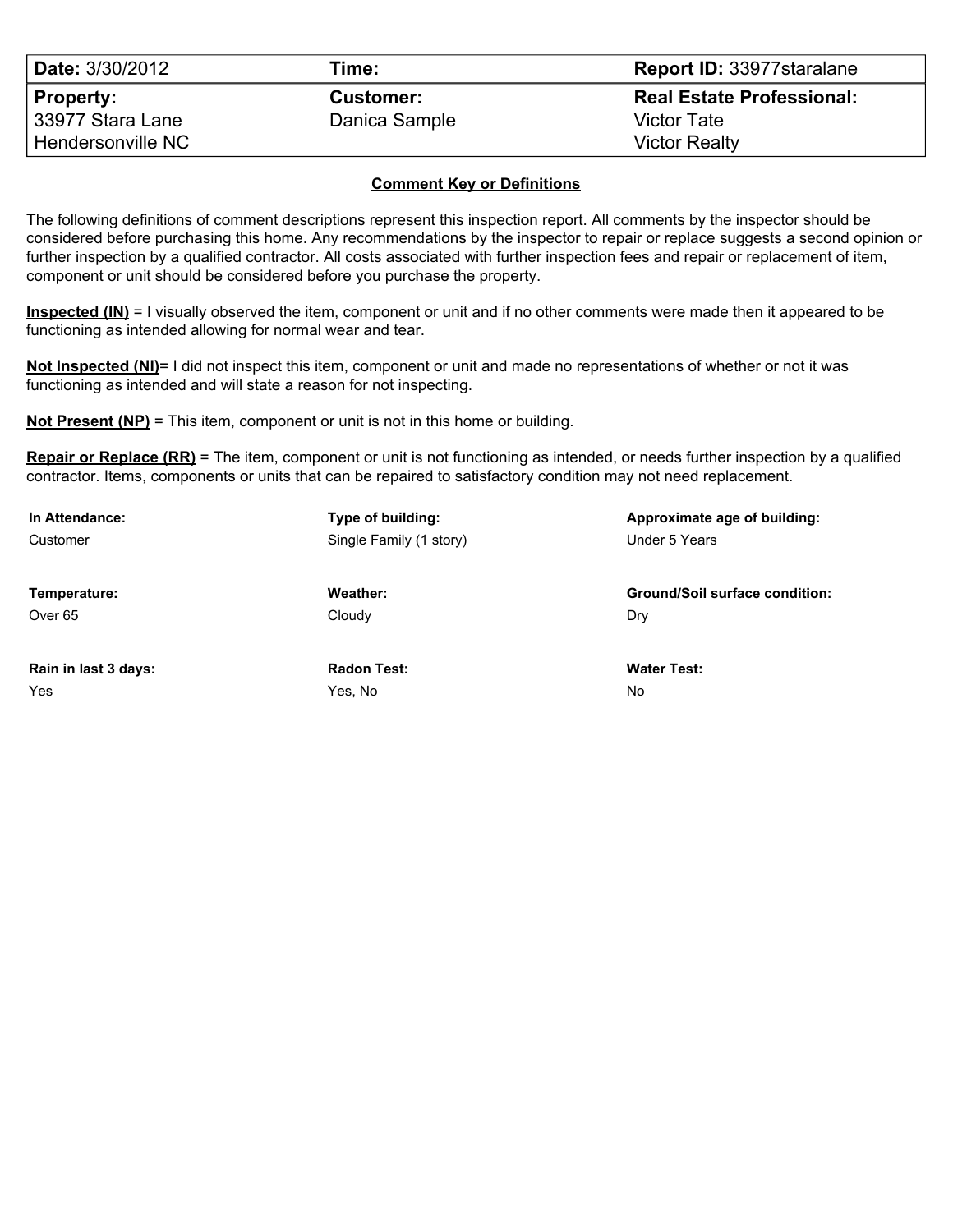# <span id="page-3-0"></span>**1. Roofing / Chimneys / Roof Structure and Attic**

The home inspector shall observe: Roof covering; Roof drainage systems; Flashings; Skylights, chimneys, and roof penetrations; and Signs of' leaks or abnormal condensation on building components. The home inspector shall: Describe the type of roof covering materials; and Report the methods used to observe the roofing. The home inspector is not required to: Walk on the roofing; or Observe attached accessories including but not limited to solar systems, antennae, and lightning arrestors.

## **Items**

## **1.0 Roof Coverings**

#### **Comments:** Repair or Replace

- $\le$  (1) Evidence of a leak in the Den below corresponds with the middle skylight roof and flashing area. Repairs are needed. Recommend a qualified contractor inspect further and repair as needed.
- $\alpha$  (2) The roof covering was installed improperly above garage. Roof sheathing needs to be replaced in this area. This will involve some shingle replacement. A qualified contractor should inspect and repair as needed.



1.0 Picture 1

## **1.1Flashings**

**Comments:** Inspected

#### **1.2Skylights, Chimneys and Roof Penetrations Comments:** Inspected

# **1.3 Roof Ventilation Comments:** Inspected

- **1.4 Roof Drainage Systems (gutters and downspouts) Comments:** Repair or Replace
- <sup>Q</sup>. The gutter screens are missing at the front of home above garage. Gutters that drain poorly or clogged can lead to many costly problems such as deterioration of fascia, soffit or roof edge. It can also cause gutters to pull loose and lead to possible water intrusion. A qualified person should repair or replace as needed.

# **1.5 Roof Structure and Attic (Report leak signs or condensation)**

**Comments:** Inspected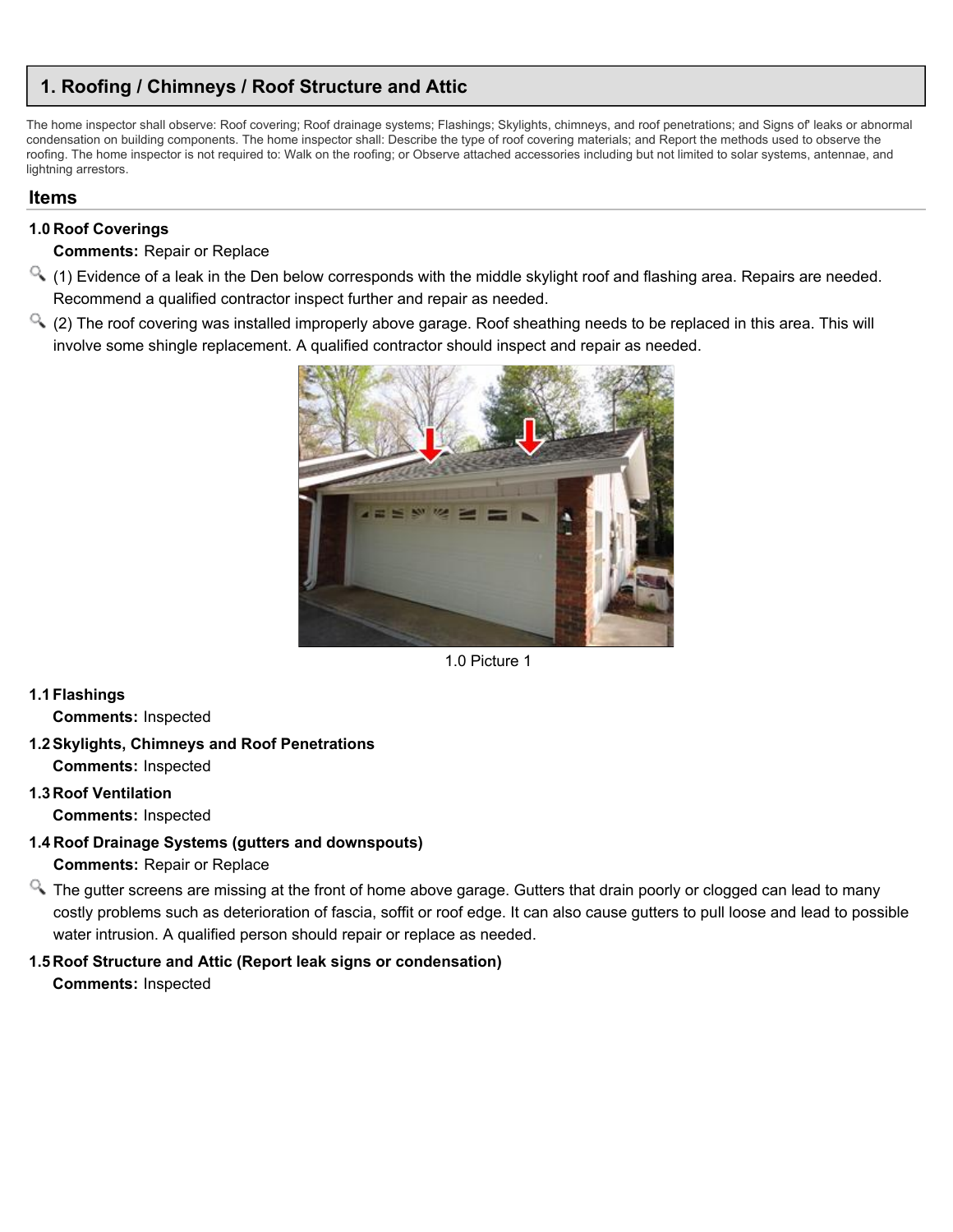No longer an attic access. Use the pull down stairs at garage.



1.5 Picture 1 2



| <b>Comments: Inspected</b>    |                          |                           |
|-------------------------------|--------------------------|---------------------------|
| <b>Styles &amp; Materials</b> |                          |                           |
| Viewed roof covering from:    | Roof-Type:               | <b>Roof Covering:</b>     |
| Ground                        | Gable                    | 3-Tab fiberglass          |
| <b>Chimney (exterior):</b>    | Sky Light(s):            | <b>Roof Ventilation:</b>  |
| Rock                          | Three                    | Ridge vents               |
|                               |                          | Soffit Vents              |
| Method used to observe attic: | <b>Roof Structure:</b>   | <b>Ceiling Structure:</b> |
| Walked                        | Engineered wood trusses  | 2X <sub>6</sub>           |
|                               | 2 X 12 Rafters           |                           |
|                               | Lateral bracing          |                           |
|                               | Sheathing                |                           |
| Attic info:                   | <b>Attic Insulation:</b> |                           |
| <b>Pull Down stairs</b>       | <b>Blown</b>             |                           |
|                               | Cellulose                |                           |
|                               | R-30 or better           |                           |
|                               |                          |                           |

The roof of the home was inspected and reported on with the above information. While the inspector makes every effort to find all areas of concern, some areas can go unnoticed. Roof coverings and skylights can appear to be leak proof during inspection and weather conditions. Our inspection makes an attempt to find a leak but sometimes cannot. Please be aware that the inspector has your best interest in mind. Any repair items mentioned in this report should be considered before purchase. It is recommended that qualified contractors be used in your further inspection or repair issues as it relates to the comments in this inspection report.

**1.6Ventilation Fans and Thermostatic Controls (Attic) Comments:** Inspected **1.7Insulation in Attic**

**Comments:** Inspected

**1.8Visible Electric Wiring in Attic**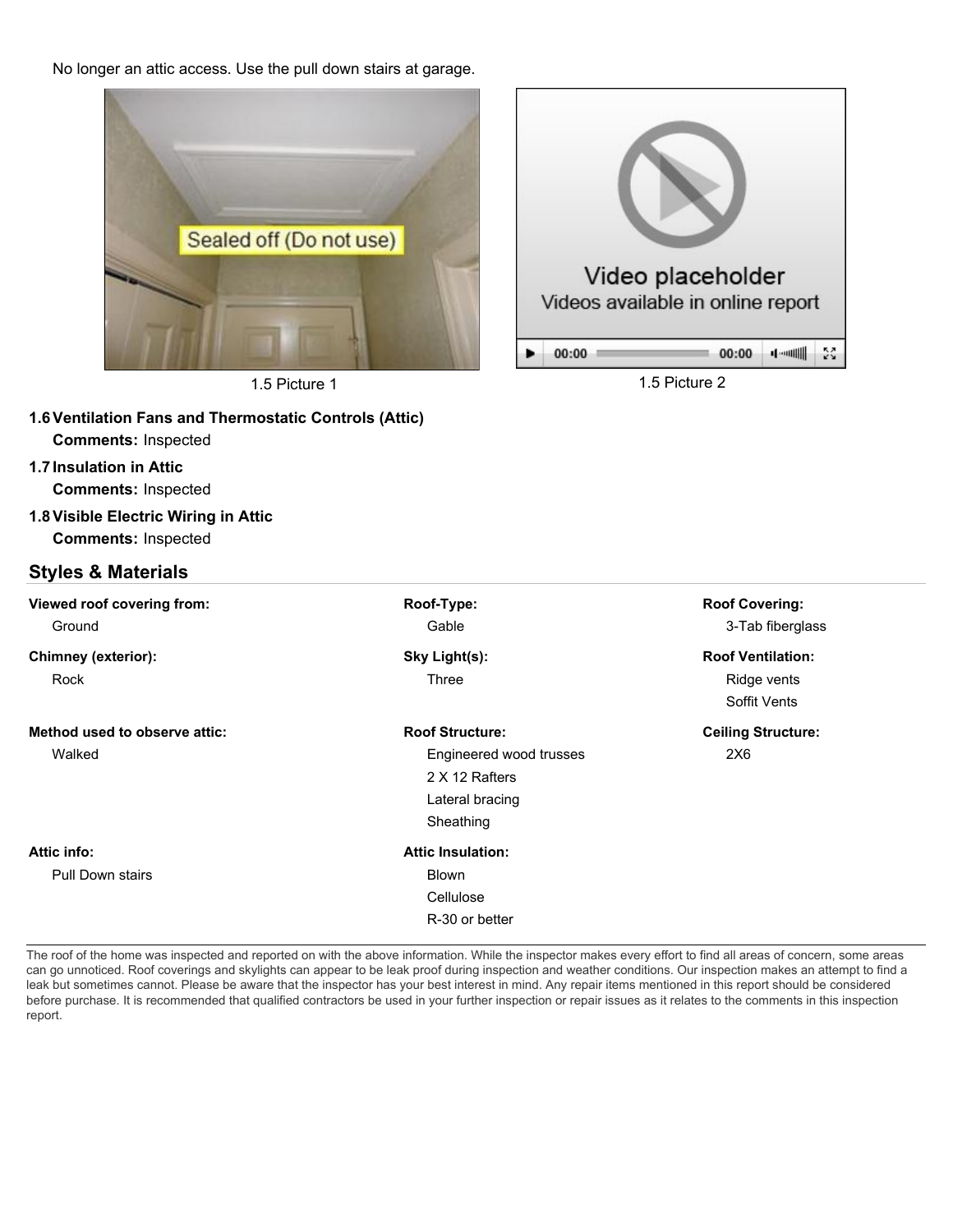<span id="page-5-0"></span>The home inspector shall observe: Wall cladding, flashings, and trim; Entryway doors and a representative number of windows; Garage door operators; Decks, balconies, stoops, steps, areaways, porches and applicable railings; Eaves, soffits, and fascias; and Vegetation, grading, drainage, driveways, patios, walkways, and retaining walls with respect to their effect on the condition of the building. The home inspector shall: Describe wall cladding materials; Operate all entryway doors and a representative number of windows; Operate garage doors manually or by using permanently installed controls for any garage door operator; Report whether or not any garage door operator will automatically reverse or stop when meeting reasonable resistance during closing; and Probe exterior wood components where deterioration is suspected. The home inspector is not required to observe: Storm windows, storm doors, screening, shutters, awnings, and similar seasonal accessories; Fences; Presence of safety glazing in doors and windows; Garage door operator remote control transmitters; Geological conditions; Soil conditions; Recreational facilities (including spas, saunas, steam baths, swimming pools, tennis courts, playground equipment, and other exercise, entertainment, or athletic facilities); Detached buildings or structures; or Presence or condition of buried fuel storage tanks. The home inspector is not required to: Move personal items, panels, furniture, equipment, plant life, soil, snow, ice or debris that obstructs access or visibility.



#### **Items**

**2.0 Wall Cladding, Flashing and Trim Comments:** Repair or Replace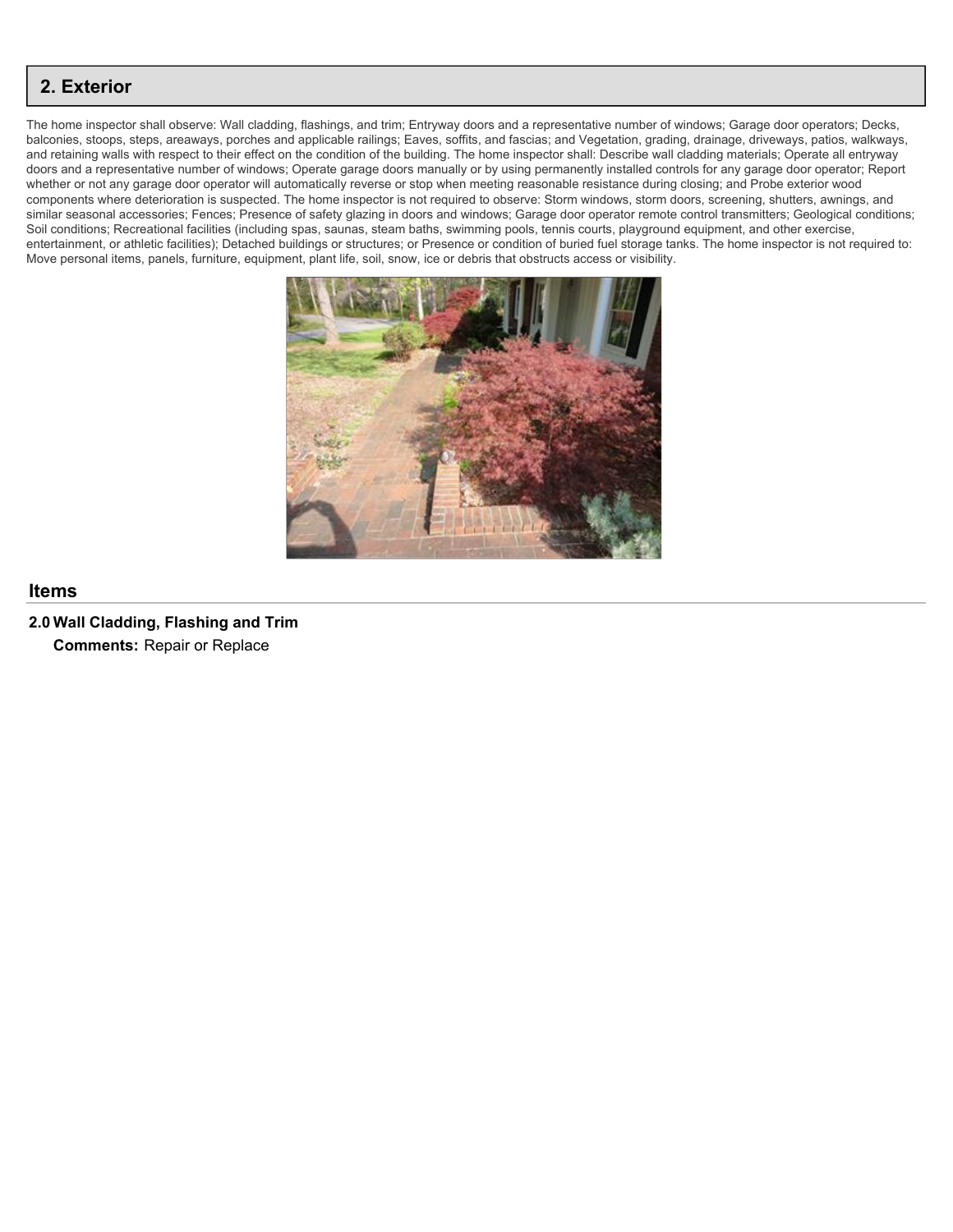<sup>Q</sup>. The Wood siding at the right side (facing front) and rear of home is missing or incomplete at time of inspection around new premium windows that have recently been installed. I did not inspect the installation of siding at this location. A qualified contractor should inspect and repair as needed.The siding will need prep and paint.







2.0 Picture 3 2.0 Picture 4

**2.1 Doors (Exterior)**

**Comments:** Inspected

**2.2Windows Comments:** Inspected

- **2.3 Decks, Balconies, Balconies, Stoops, Steps, Areaways, Porches, Patio/Cover and Applicable Railings Comments:** Inspected
- **2.4 Vegetation, Grading, Drainage, Driveways, Patio Floor, Walkways and Retaining Walls (With respect to their effect on the condition of the building)**

**Comments:** Repair or Replace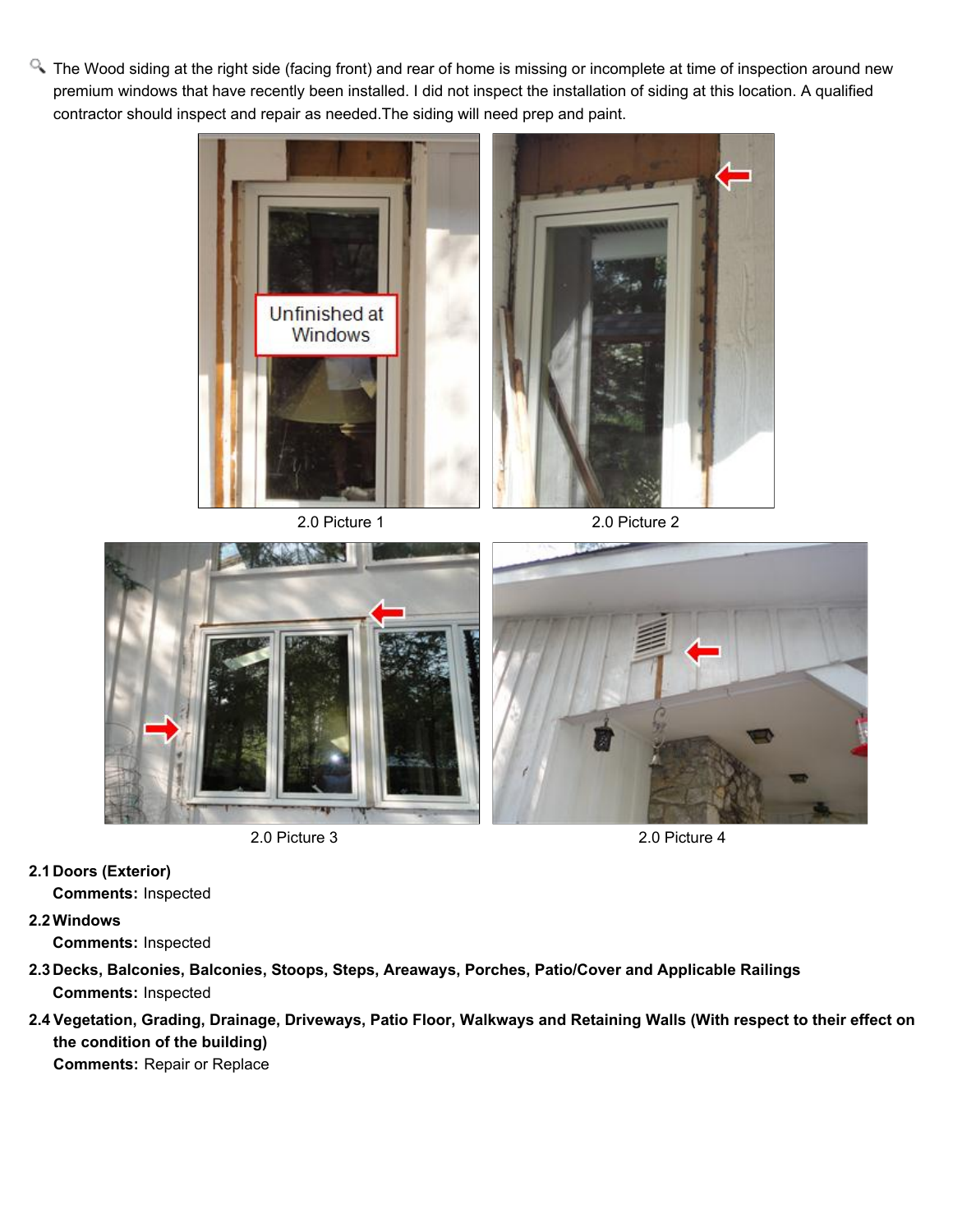$\sim$  (1) Possible water run-off from the street into driveway during rain. I am unable to determine the frequency or amount.



2.4 Picture 1

(2) The brick walkway at the front of home are deteriorated in areas. A general replacement is likely. A qualified contractor should inspect and repair as needed.



2.4 Picture 2 Water signs at front step 2.4 Picture 3







2.4 Picture 4 2.4 Picture 5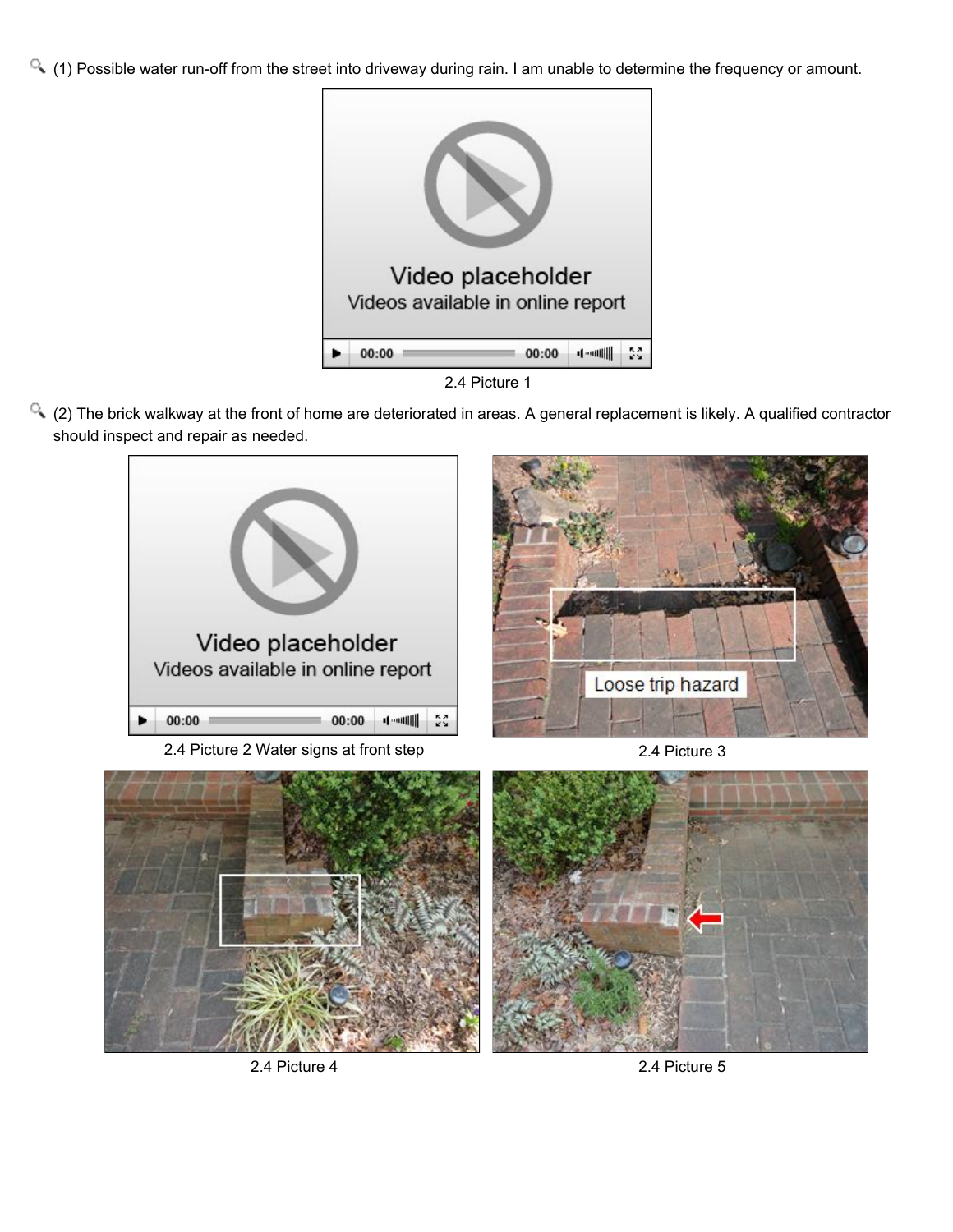(3) Concrete is cracked at front entrance of home. Appears to only affect the slab itself and is more cosmetic.



2.4 Picture 6

(4) The brick floor on the patio at the left side (facing front) has deteriorated mortar or grout, and is loose and uneven in areas. Water can cause further deterioration if not repaired and sealed properly. A qualified contractor should inspect and repair as needed.



2.4 Picture 7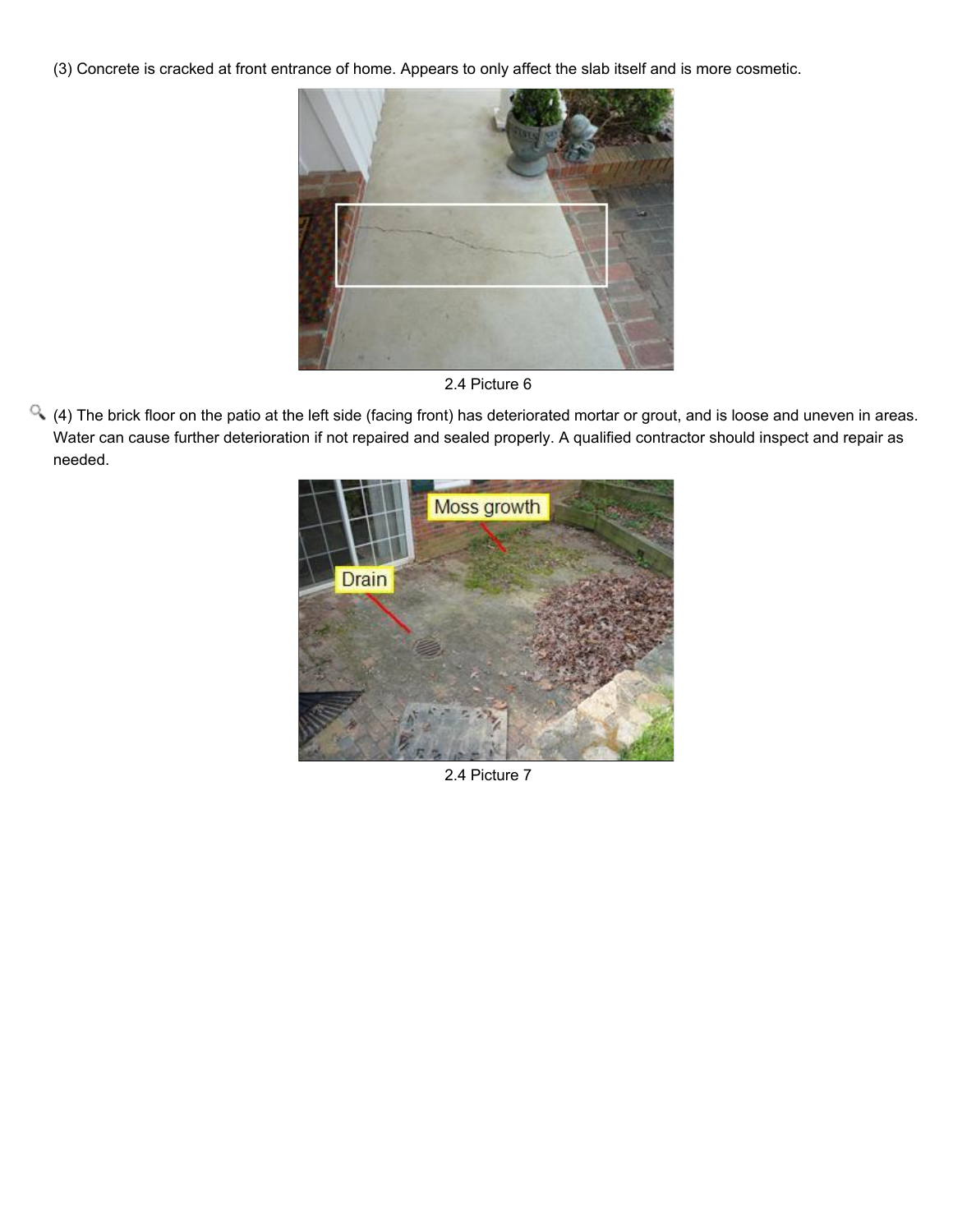$\alpha$  (5) The brick floor on the patio at the rear of home is old and deteriorated. A general replacement is likely. A qualified contractor should inspect and repair as needed.



2.4 Picture 8

# **2.5 Eaves, Soffits and Fascias**

# **Comments:** Repair or Replace

(1) The wood fascia and soffit panels at eave on the front of home above garage are deteriorated. Repairs are needed to roof covering as well. A qualified contractor should inspect and repair as needed.



2.5 Picture 1 2.5 Picture 2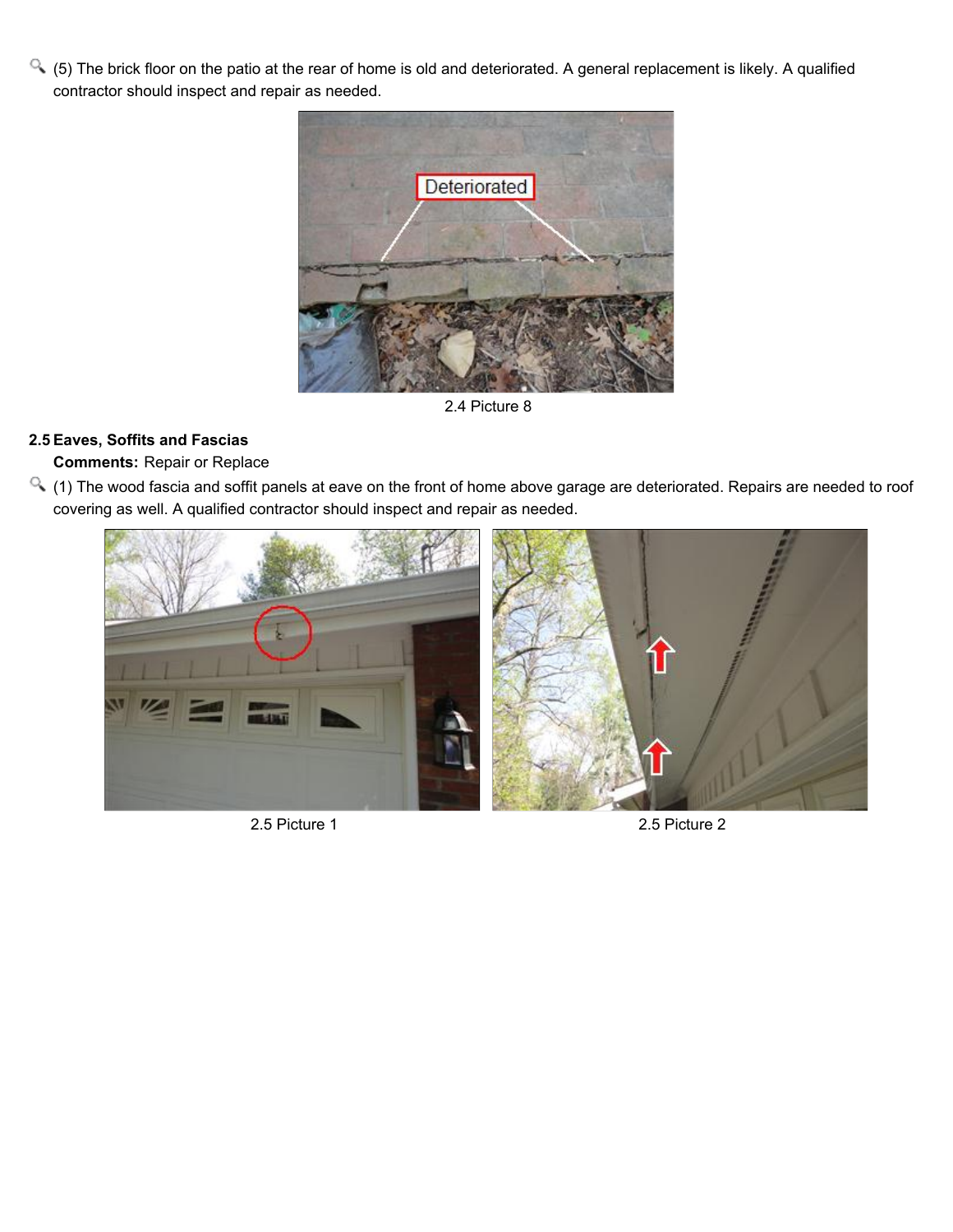(2) The wood fascia at eave on the right side (facing front) is deteriorated. This is a small repair. A qualified contractor should inspect and repair as needed.



2.5 Picture 3

## **2.6Plumbing Water Faucets (hose bibs)**

**Comments:** Inspected

## **2.7Outlets (Exterior)**

**Comments:** Inspected

#### **2.8Other**

**Comments:** Inspected

Possible bees nest forming at right corner of front steps (see video)



2.8 Picture 1

# **Styles & Materials**

## **Siding Style:**

RB&B (Reverse board and batten) Brick

#### **Appurtenance:**

Covered porch

Porch

Sidewalk

Patio

**Siding Material:** Wood Full brick

**Driveway:** Asphalt **Exterior Entry Doors:** Steel Insulated glass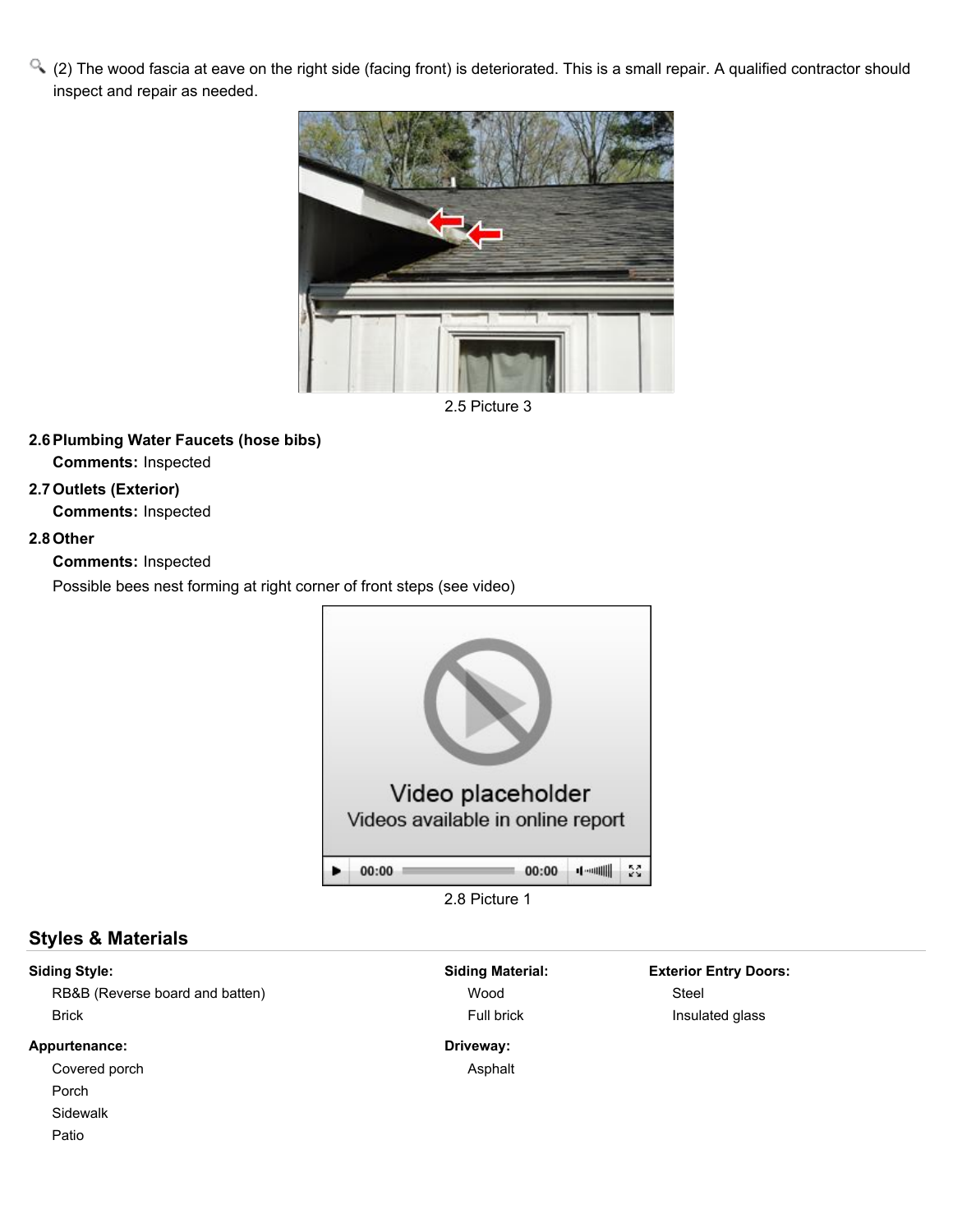The exterior of the home was inspected and reported on with the above information. While the inspector makes every effort to find all areas of concern, some areas can go unnoticed. Please be aware that the inspector has your best interest in mind. Any repair items mentioned in this report should be considered before purchase. It is recommended that qualified contractors be used in your further inspection or repair issues as it relates to the comments in this inspection report.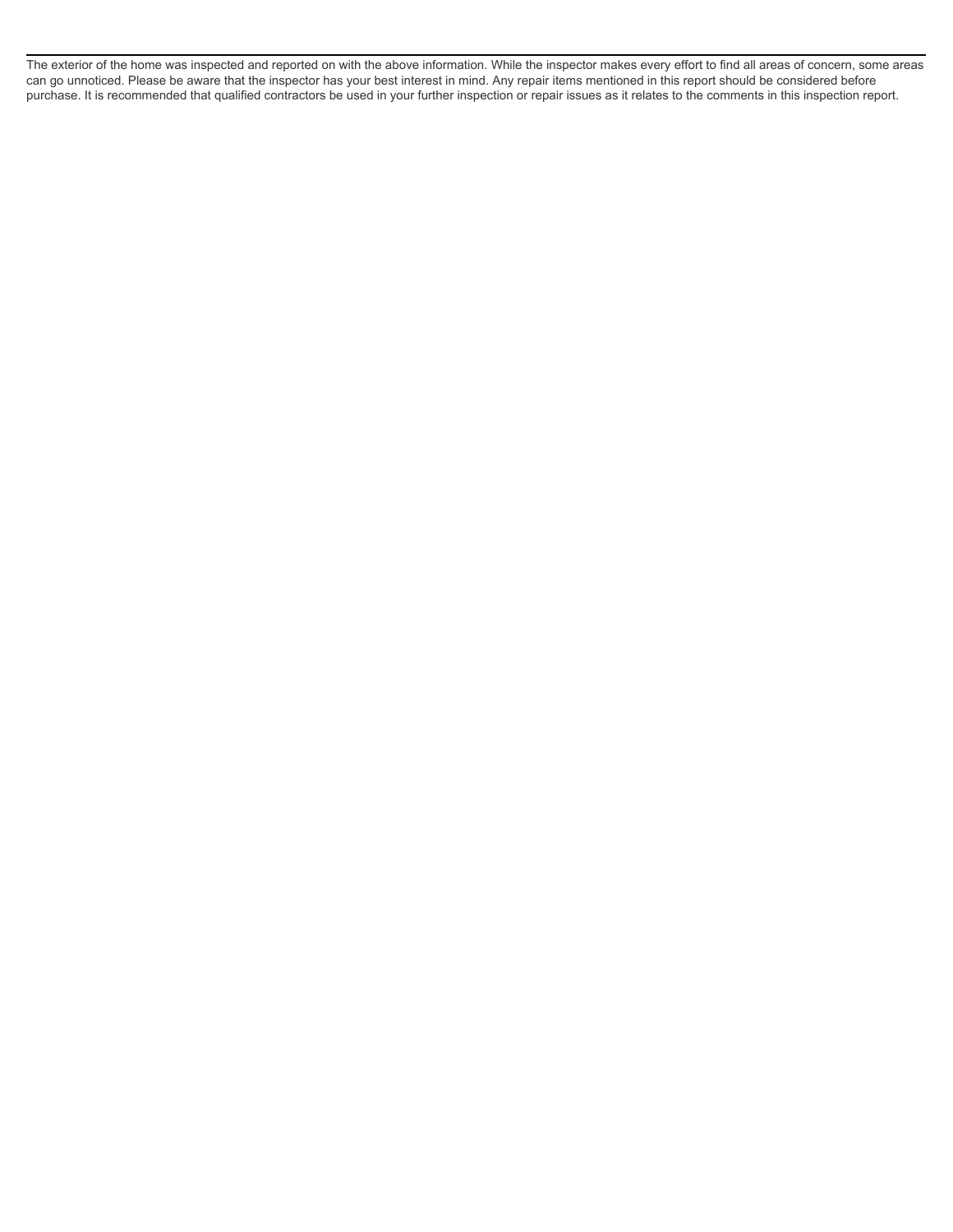# <span id="page-12-0"></span>**3. Garage**

# **Items**

| <b>Garage Door Type:</b>                                                   | <b>Garage Door Material:</b>                                                                  |
|----------------------------------------------------------------------------|-----------------------------------------------------------------------------------------------|
| <b>Styles &amp; Materials</b>                                              |                                                                                               |
| The garage door will reverse when met with resistance.                     |                                                                                               |
| <b>Comments: Inspected</b>                                                 |                                                                                               |
|                                                                            | 3.5 Garage Door Operators (Report whether or not doors will reverse when met with resistance) |
| 3.4 Occupant Door from Garage to inside home<br><b>Comments: Inspected</b> |                                                                                               |
| <b>Comments: Inspected</b>                                                 |                                                                                               |
| 3.3 Garage Door (s)                                                        |                                                                                               |
| <b>Comments: Inspected</b>                                                 |                                                                                               |
| 3.2 Garage Floor                                                           |                                                                                               |
| <b>Comments: Inspected</b>                                                 |                                                                                               |
| 3.1 Garage Walls (Including Firewall Separation)                           |                                                                                               |
| <b>Comments: Inspected</b>                                                 |                                                                                               |
| 3.0 Garage Ceiling                                                         |                                                                                               |

One automatic

**Garage Door Material:** Insulated Metal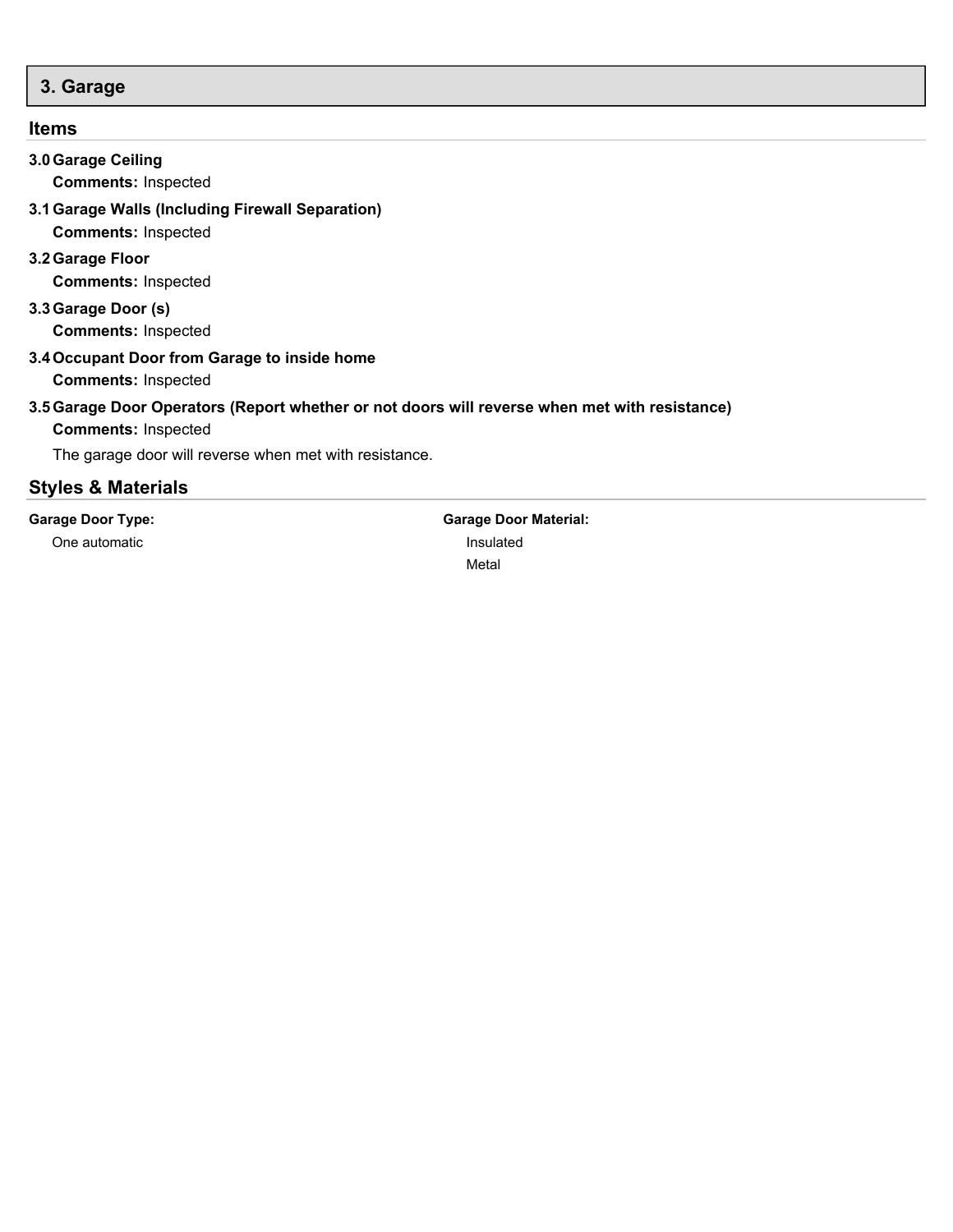# <span id="page-13-0"></span>**4. Kitchen Components and Appliances**

The home inspector shall observe and operate the basic functions of the following kitchen appliances: Permanently installed dishwasher, through its normal cycle; Range, cook top, and permanently installed oven; Trash compactor; Garbage disposal; Ventilation equipment or range hood; and Permanently installed microwave oven. The home inspector is not required to observe: Clocks, timers, self-cleaning oven function, or thermostats for calibration or automatic operation; Non built-in appliances; or Refrigeration units. The home inspector is not required to operate: Appliances in use; or Any appliance that is shut down or otherwise inoperable.

## **Items**

#### **4.0 Ceiling**

**Comments:** Inspected

#### **4.1Walls**

**Comments:** Inspected

**4.2Floor**

**Comments:** Inspected

## **4.3Pantry/Closet Doors**

**Comments:** Inspected

#### **4.4Windows**

**Comments:** Inspected

# **4.5 Counters and a representative number of Cabinets**

**Comments:** Repair or Replace

 $\Omega$ . Base Cabinetry and trim at wall cabinet are unfinished at kitchen.



4.5 Picture 1

#### **4.6Plumbing Drain and Vent Systems Comments:** Inspected

- **4.7Plumbing Water Supply Faucets and Fixtures Comments:** Inspected
- **4.8Outlets Wall Switches and Fixtures Comments:** Inspected
- **4.9 Dishwasher**

**Comments:** Repair or Replace



4.5 Picture 2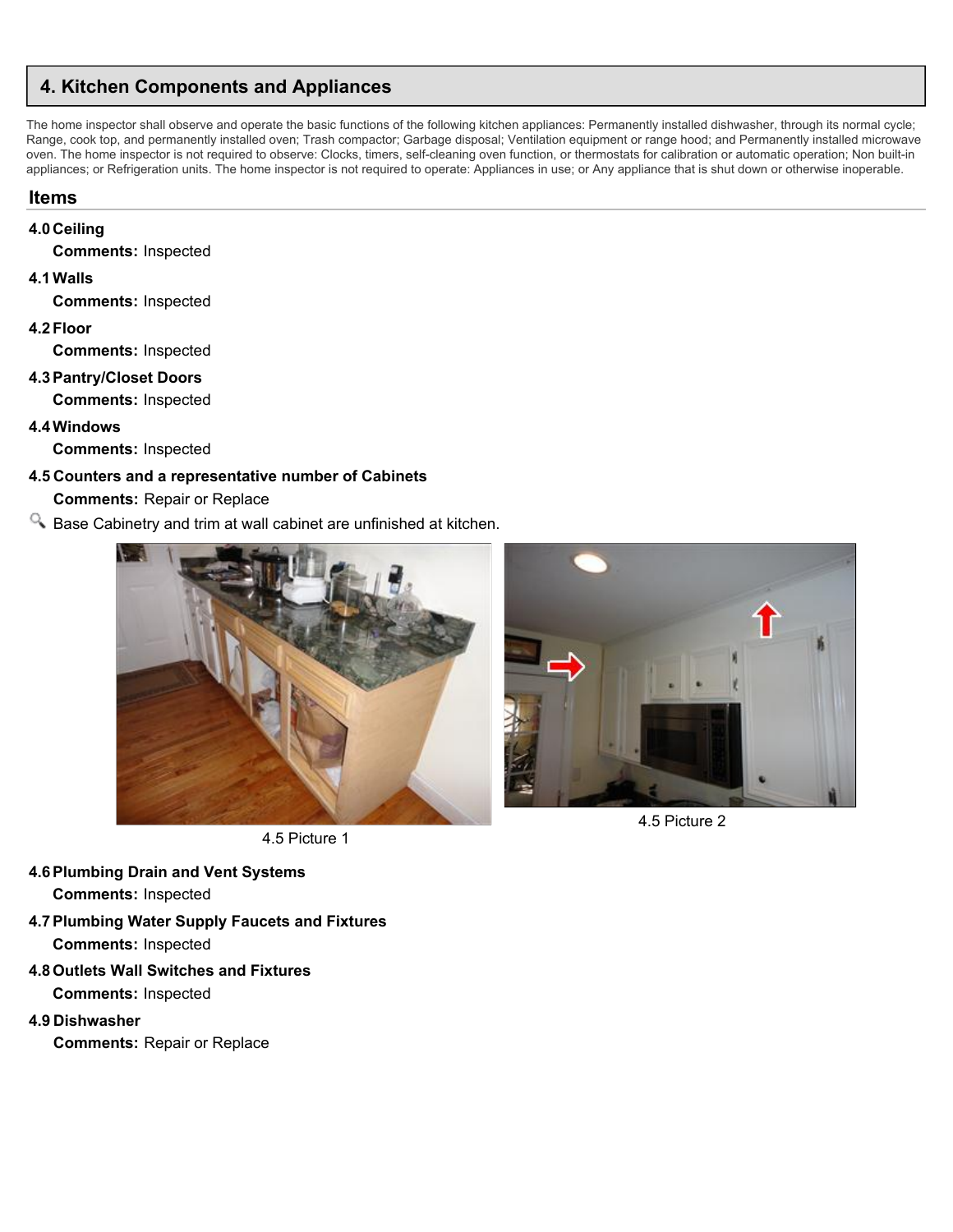<sup>Q</sup>. The dishwasher is loose and needs securing to underside of countertop (using a proper length screw). I recommend repair as necessary.



## **4.10 Ranges/Ovens/Cooktops Comments:** Inspected

# **4.11 Range Hood**

**Comments:** Inspected

## **4.12Trash Compactor Comments:** Not Present

# **4.13Food Waste Disposer**

**Comments:** Inspected

- **4.14 Microwave Cooking Equipment Comments:** Repair or Replace
- The microwave door handle is broken. I recommend repair as needed.



4.14 Picture 1

**4.15 Clothes Dryer Vent Piping Comments:** Inspected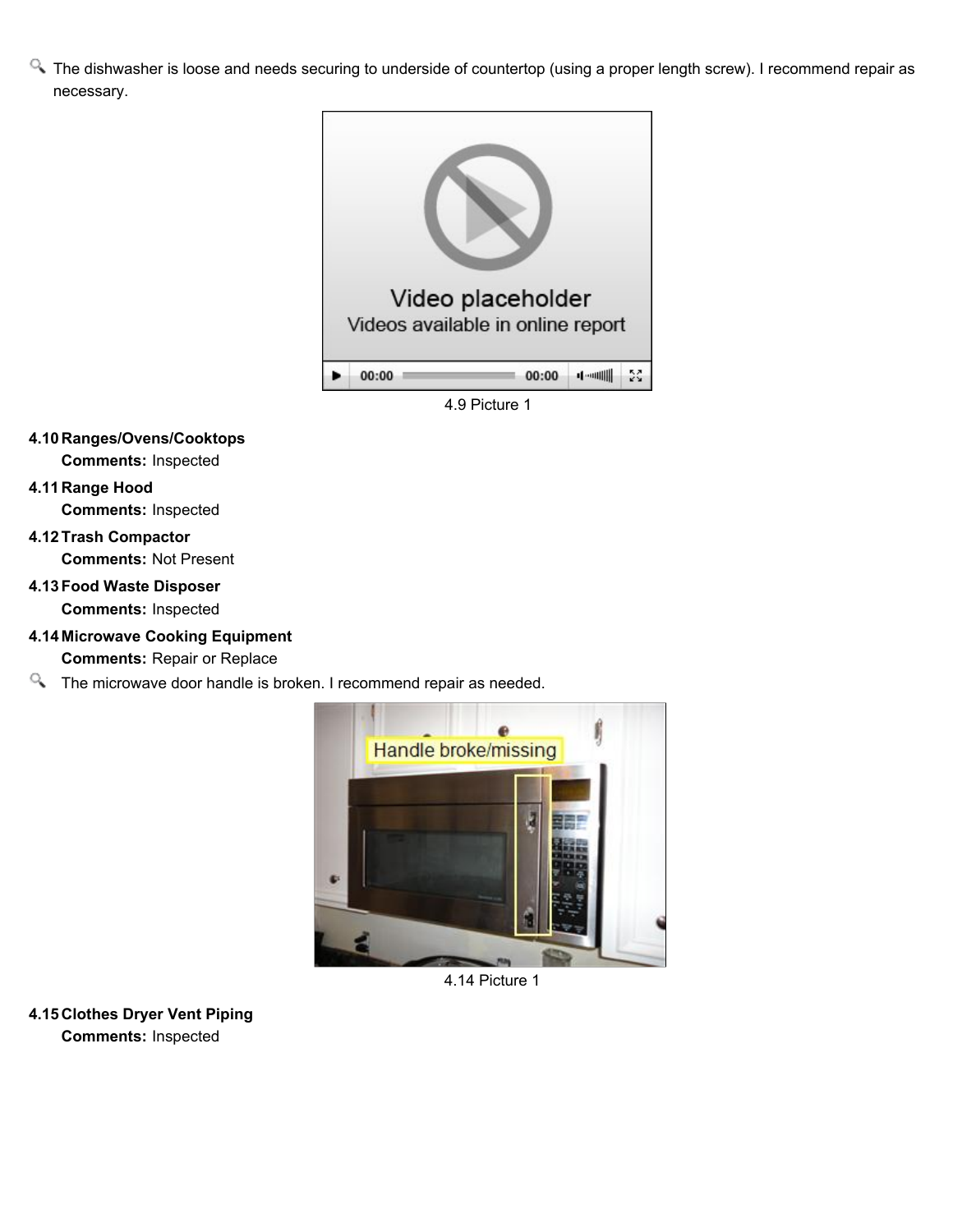# **Styles & Materials**

| Dishwasher Brand:       | <b>Disposer Brand:</b>              | <b>Exhaust/Range hood:</b> |
|-------------------------|-------------------------------------|----------------------------|
| <b>KENMORE</b>          | IN SINK ERATOR                      | <b>RE-CIRCULATE</b>        |
| Range/Oven:             | <b>Built in Microwave:</b>          | Cabinetry:                 |
| <b>GENERAL ELECTRIC</b> | <b>KENMORE</b>                      | Wood                       |
| Countertop:             | <b>Clothes Dryer Vent Material:</b> | <b>Dryer Power Source:</b> |
| Granite                 | <b>PVC Rigid</b>                    | 220 Electric               |

The built-in appliances of the home were inspected and reported on with the above information. While the inspector makes every effort to find all areas of concern, some areas can go unnoticed. Please be aware that the inspector has your best interest in mind. Any repair items mentioned in this report should be considered before purchase. It is recommended that qualified contractors be used in your further inspection or repair issues as it relates to the comments in this inspection report.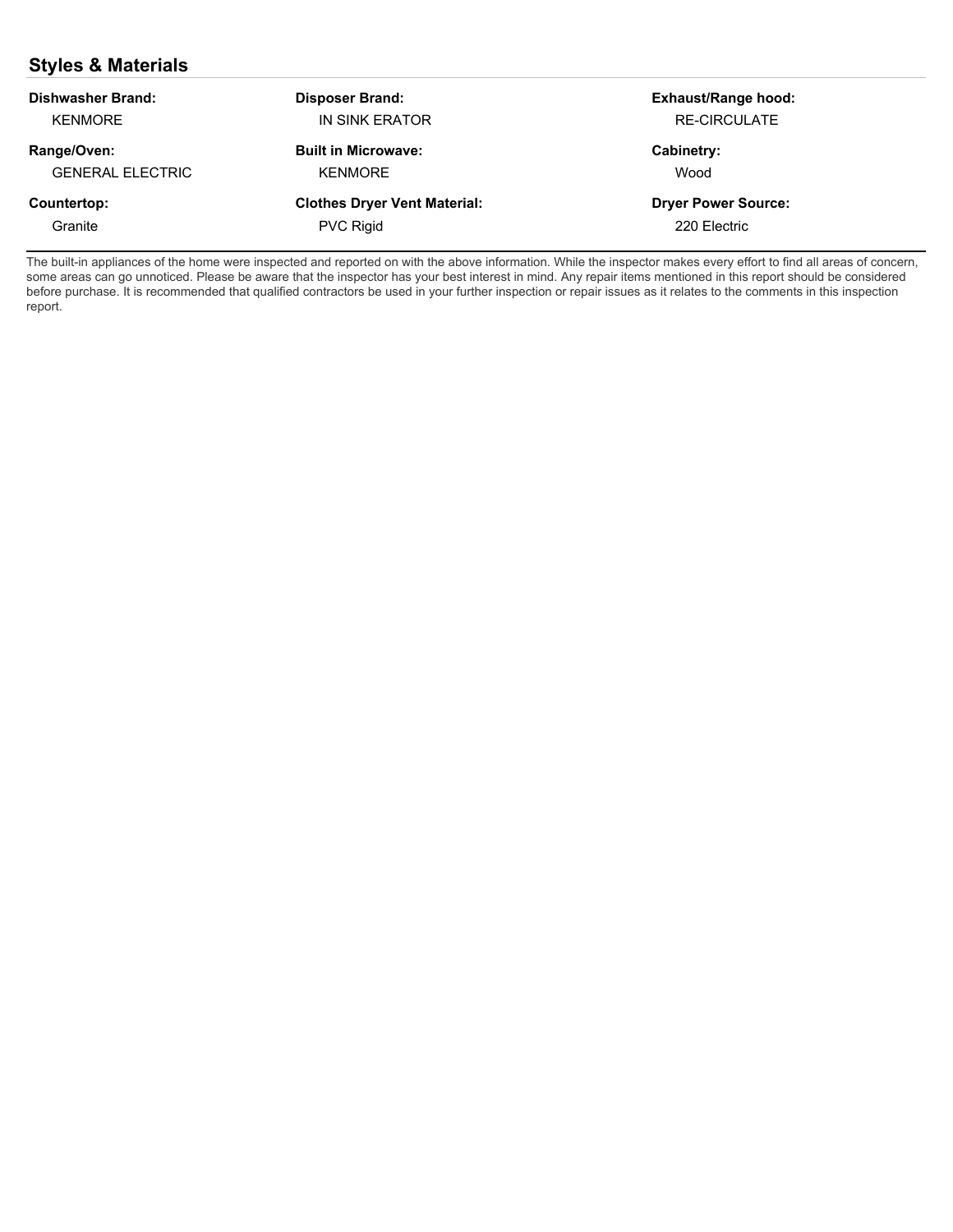<span id="page-16-0"></span>The home inspector shall observe: Walls, ceiling, and floors; Steps, stairways, balconies, and railings; Counters and a representative number of installed cabinets; and A representative number of doors and windows. The home inspector shall: Operate a representative number of windows and interior doors; and Report signs of abnormal or harmful water penetration into the building or signs of abnormal or harmful condensation on building components. The home inspector is not required to observe: Paint, wallpaper, and other finish treatments on the interior walls, ceilings, and floors; Carpeting; or Draperies, blinds, or other window treatments.

#### **Items**

#### **5.0 Ceilings**

#### **Comments:** Repair or Replace

(1) The Sheetrock on the ceiling reveals a water stain indicating a leak did or still exists at the Den. Repairs are needed. A qualified contractor should inspect and repair as needed (See Roof Coverings).



5.0 Picture 1

(2) Water stain on ceiling panel lower level indicates plumbing leak.



5.0 Picture 2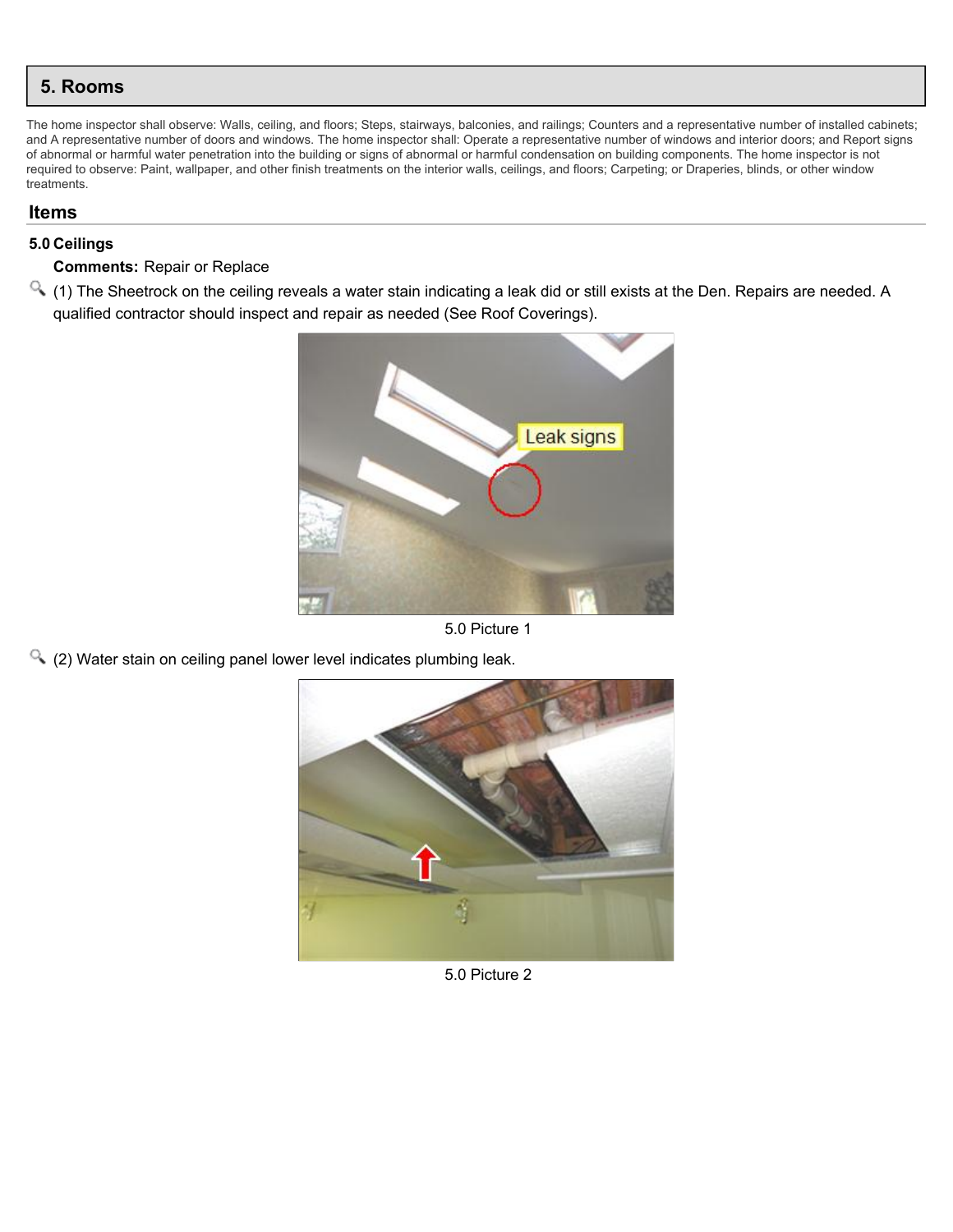(3) The Drywall on the ceiling reveals a water stain indicating a leak did or still exists at the Dining Room. Repairs are needed. A qualified contractor should inspect and repair as needed.







## **5.1 Walls**

**Comments:** Repair or Replace

- (1) Unfinished around windows in kitchen, and Den.
- (2) The Wall at the bathtub is deteriorated and needs repair or replacement. The wall board and framing may need repair (not visible). I recommend repair or replace using a qualified contractor.



5.1 Picture 1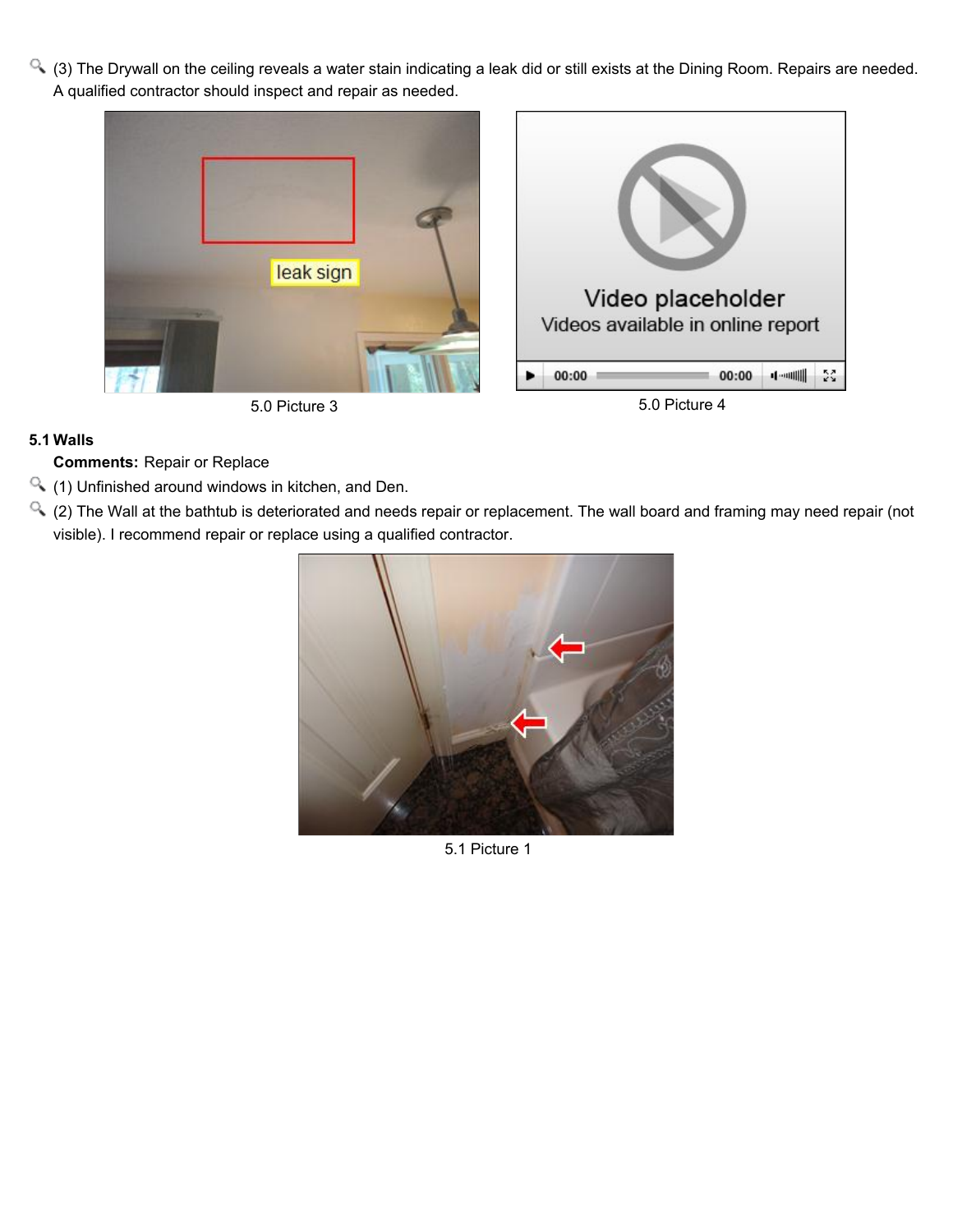(3) The sheetrock on the wall is dented or damaged from door knob at the hallway. While this damage is cosmetic, it needs to be repaired. A qualified contractor should inspect and repair as needed.



5.1 Picture 2

(4) Stair cover trim is unfinished needs prep and paint at stairs.



5.1 Picture 3

#### **5.2 Floors**

**Comments:** Repair or Replace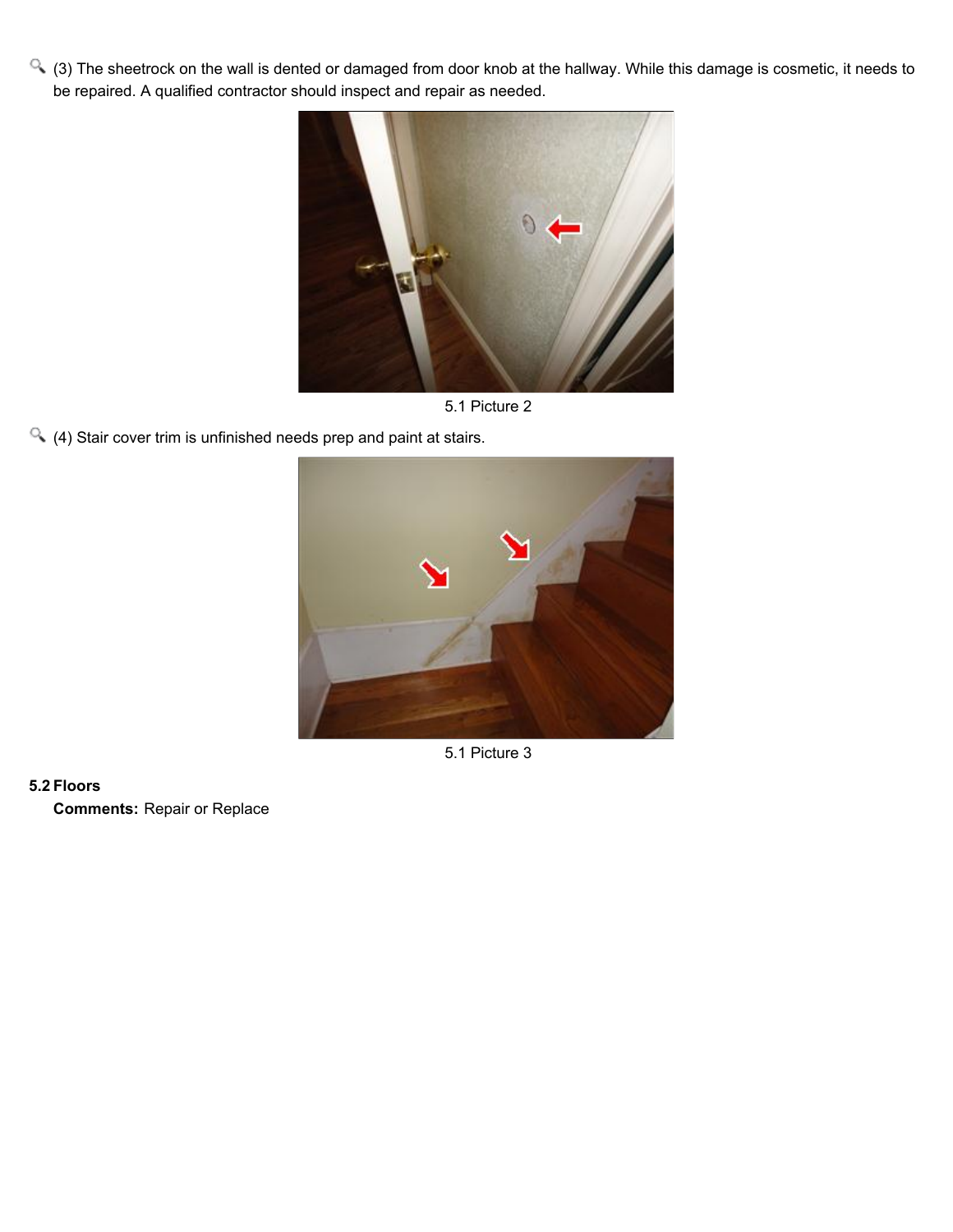Carpet is loose or cut short from where electric baseboard use to be in areas around the perimeter of the Den.



5.2 Picture 1

#### **5.3Steps, Stairways, Balconies and Railings**

#### **Comments:** Inspected

Stair side trim have been prepped some but unfinished.

## **5.4 Doors (Representative number)**

**Comments:** Inspected

#### **5.5Windows (Representative number)**

**Comments:** Inspected

**5.6Outlets, Switches and Fixtures Comments:** Inspected

# **Styles & Materials**

| <b>Ceiling Materials:</b> | <b>Wall Material:</b> | <b>Floor Covering(s):</b>   |
|---------------------------|-----------------------|-----------------------------|
| Drywall                   | Drywall               | Carpet                      |
| Suspended ceiling panels  |                       | Hardwood T&G                |
|                           |                       | Tile                        |
| <b>Interior Doors:</b>    | <b>Window Types:</b>  | <b>Window Manufacturer:</b> |
| Raised panel              | Casement              | <b>UNKNOWN</b>              |
| Wood                      | Double-hung           |                             |
|                           | Thermal/Insulated     |                             |
|                           | <b>Tilt feature</b>   |                             |

The interior of the home was inspected and reported on with the above information. While the inspector makes every effort to find all areas of concern, some areas can go unnoticed. The inspection did not involve moving furniture and inspecting behind furniture, area rugs or areas obstructed from view. Please be aware that the inspector has your best interest in mind. Any repair items mentioned in this report should be considered before purchase. It is recommended that qualified contractors be used in your further inspection or repair issues as it relates to the comments in this inspection report.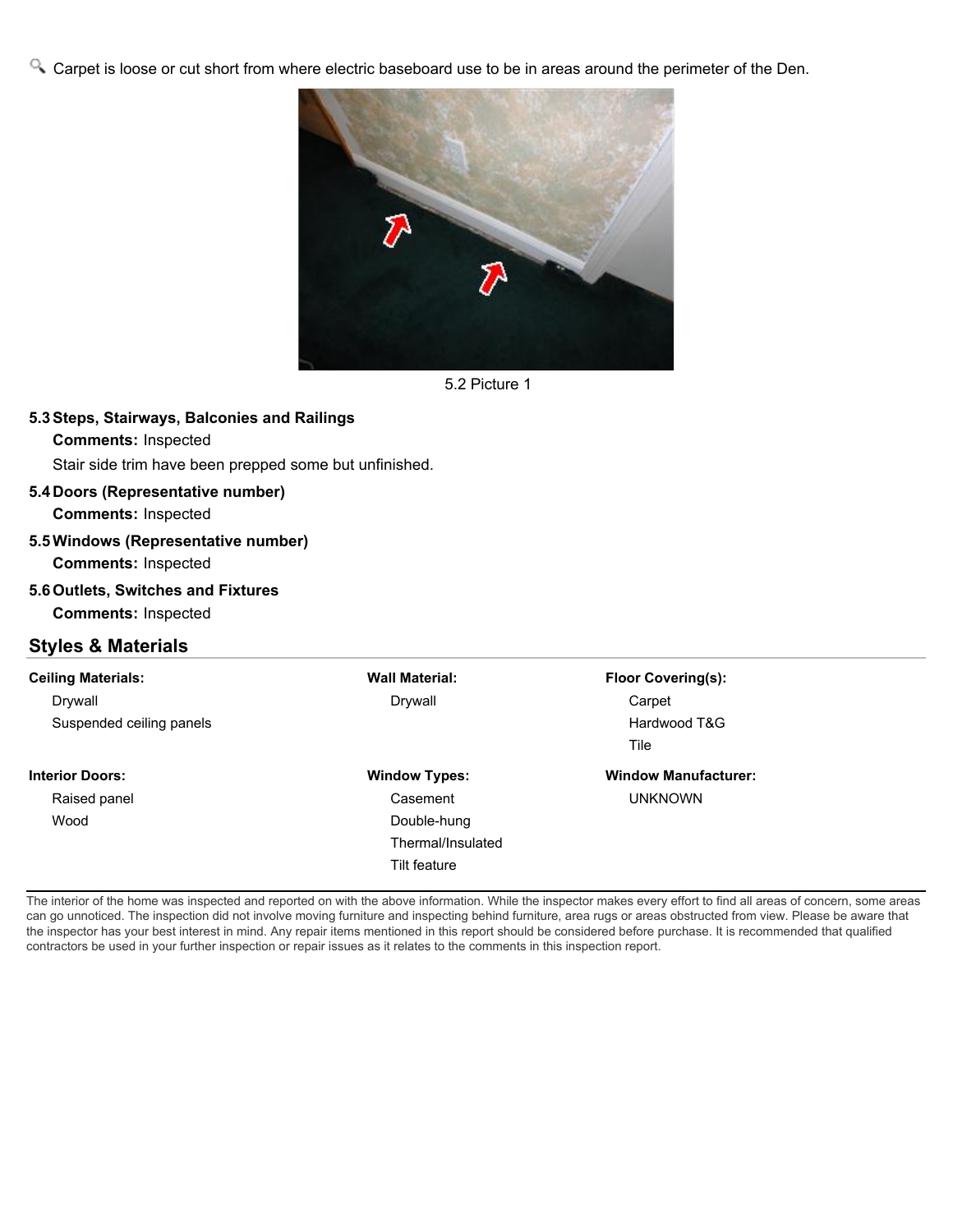# <span id="page-20-0"></span>**6. Bathroom and Components**

# **Items**

| <b>6.0 Counters and Cabinets</b><br><b>Comments: Inspected</b>                                |
|-----------------------------------------------------------------------------------------------|
| 6.1 Doors (Representative number)<br><b>Comments: Inspected</b>                               |
| 6.2 Windows<br><b>Comments: Inspected</b>                                                     |
| 6.3 Plumbing Drain, Waste and Vent Systems<br><b>Comments: Inspected</b>                      |
| 6.4 Plumbing Water Supply and Distribution Systems and Fixtures<br><b>Comments: Inspected</b> |
| 6.5 Outlets Switches and Fixtures<br><b>Comments: Inspected</b>                               |
| 6.6 Exhaust fan<br><b>Comments: Inspected</b>                                                 |
| <b>Styles &amp; Materials</b>                                                                 |
| <b>Exhaust Fans:</b>                                                                          |

Fan/Heat/Light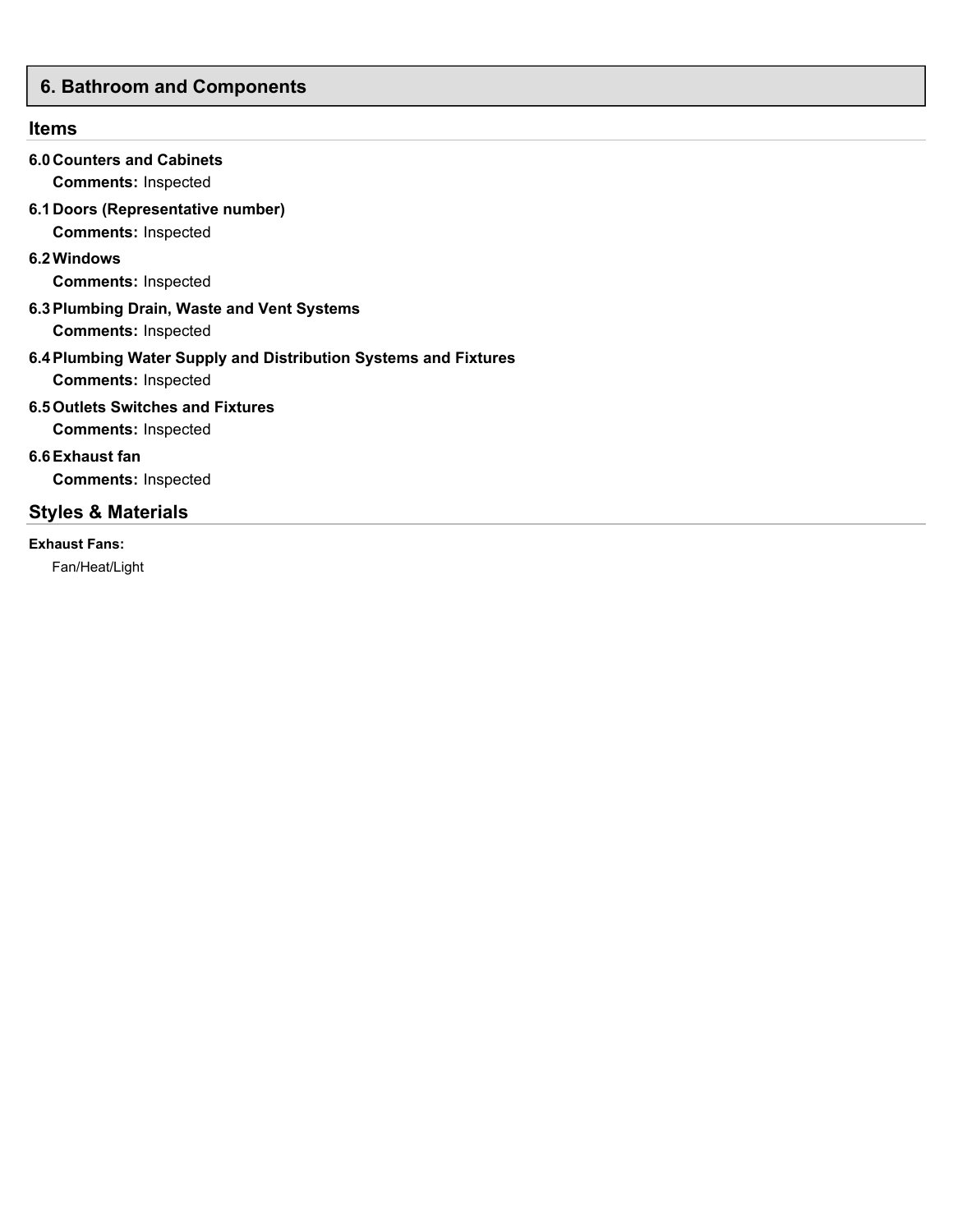# <span id="page-21-0"></span>**7. Structural Components**

The Home Inspector shall observe structural components including foundations, floors, walls, columns or piers, ceilings and roof. The home inspector shall describe the type of Foundation, floor structure, wall structure, columns or piers, ceiling structure, roof structure. The home inspector shall: Probe structural components where deterioration is suspected; Enter under floor crawl spaces, basements, and attic spaces except when access is obstructed, when entry could damage the property, or when dangerous or adverse situations are suspected; Report the methods used to observe under floor crawl spaces and attics; and Report signs of abnormal or harmful water penetration into the building or signs of abnormal or harmful condensation on building components. The home inspector is not required to: Enter any area or perform any procedure that may damage the property or its components or be dangerous to or adversely effect the health of the home inspector or other persons.

#### **Items**

## **7.0Foundations, Basements and Crawlspaces (Report signs of abnormal or harmful water penetration into the building or signs of abnormal or harmful condensation on building components.)**

**Comments:** Inspected

**7.1Walls (Structural)**

**Comments:** Inspected

**7.2 Columns or Piers**

**Comments:** Inspected

- **7.3Floors (Structural) Comments:** Inspected
- **7.4 Ceilings (Structural)**

**Comments:** Inspected

**7.5Insulation under Floor System**

**Comments:** Inspected

# **7.6Vapor Retarders (On ground in crawlspace or basement)**

**Comments:** Inspected

## **7.7Ventilation of Foundation Area (crawlspace or basement)**

**Comments:** Inspected

## **Styles & Materials**

| <b>Foundation:</b>     | <b>Method used to observe Crawlspace:</b> | <b>Floor Structure:</b>         |
|------------------------|-------------------------------------------|---------------------------------|
| Masonry block          | Limited access                            | 2 X 8                           |
|                        |                                           | Wood joists                     |
|                        |                                           | Slab                            |
|                        |                                           | Engineered floor trusses        |
| <b>Wall Structure:</b> | <b>Columns or Piers:</b>                  | <b>Floor System Insulation:</b> |
| Masonry                | Steel lally columns                       | Unfaced                         |
| 2 X 4 Wood             | Supporting walls                          | <b>Batts</b>                    |
|                        |                                           | Fiberglass                      |
|                        |                                           | $R-19$                          |

The structure of the home was inspected and reported on with the above information. While the inspector makes every effort to find all areas of concern, some areas can go unnoticed. Please be aware that the inspector has your best interest in mind. Any repair items mentioned in this report should be considered before purchase. It is recommended that qualified contractors be used in your further inspection or repair issues as it relates to the comments in this inspection report.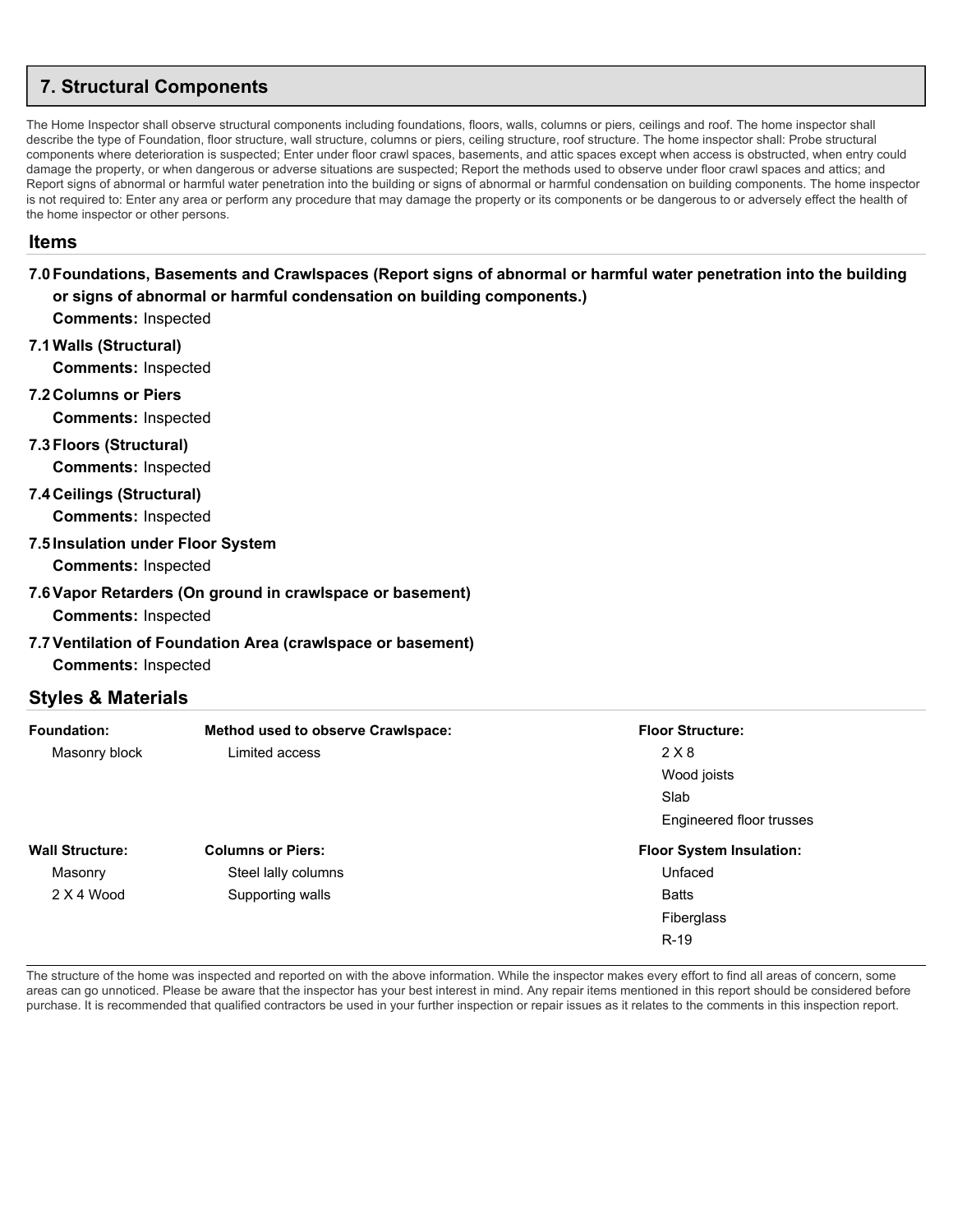# <span id="page-22-0"></span>**8. Plumbing System**

The home inspector shall observe: Interior water supply and distribution system, including: piping materials, supports, and insulation; fixtures and faucets; functional flow; leaks; and cross connections; Interior drain, waste, and vent system, including; traps; drain, waste, and vent piping; piping supports and pipe insulation; leaks; and functional drainage; Hot water systems including: water heating equipment; normal operating controls; automatic safety controls; and chimneys, flues, and vents; Fuel storage and distribution systems including: interior fuel storage equipment, supply piping, venting, and supports; leaks; and Sump pumps. The home inspector shall describe: Water supply and distribution piping materials; Drain, waste, and vent piping materials; Water heating equipment; and Location of main water supply shutoff device. The home inspector shall operate all plumbing fixtures, including their faucets and all exterior faucets attached to the house, except where the flow end of the faucet is connected to an appliance. The home inspector is not required to: State the effectiveness of anti-siphon devices; Determine whether water supply and waste disposal systems are public or private; Operate automatic safety controls; Operate any valve except water closet flush valves, fixture faucets, and hose faucets; Observe: Water conditioning systems; Fire and lawn sprinkler systems; On-site water supply quantity and quality; On-site waste disposal systems; Foundation irrigation systems; Spas, except as to functional flow and functional drainage; Swimming pools; Solar water heating equipment; or Observe the system for proper sizing, design, or use of proper materials.

#### **Items**

#### **8.0Plumbing Drain, Waste and Vent Systems**

**Comments:** Inspected

- **8.1Plumbing Water Supply and Distribution Systems and Fixtures Comments:** Inspected
- **8.2 Hot Water Systems, Controls, Chimneys, Flues and Vents**
	- **Comments:** Inspected

#### **8.3 Main Water Shut-off Device (Describe location)**

#### **Comments:** Inspected

The main shut off is the blue knob located at the lower level right when exiting to outside behind small door on wall. This is for your information.

#### **8.4Fuels Storage and Distribution Systems (Interior fuel storage, piping, venting, supports, leaks)**

**Comments:** Not Present

#### **8.5 Main Fuel Shut-off (Describe Location)**

**Comments:** Not Present

**8.6Sump Pump**

**Comments:** Inspected

#### **Styles & Materials**

| <b>Water Source:</b>                              | <b>Water Filters:</b>         | <b>Plumbing Water Supply (into home):</b> |
|---------------------------------------------------|-------------------------------|-------------------------------------------|
| Public                                            | None                          | Copper                                    |
| <b>Plumbing Water Distribution (inside home):</b> | <b>Washer Drain Size:</b>     | <b>Plumbing Waste Line:</b>               |
| Copper                                            | 2" Diameter                   | <b>PVC</b>                                |
| <b>Water Heater Power Source:</b>                 | <b>Water Heater Capacity:</b> | <b>Water Heater Manufacturer:</b>         |
| Electric                                          | 50 Gallon (2-3 people)        | A.O. SMITH                                |
| <b>Water Heater Location:</b>                     |                               |                                           |
| Under Stairs                                      |                               |                                           |

The plumbing in the home was inspected and reported on with the above information. While the inspector makes every effort to find all areas of concern, some areas can go unnoticed. Washing machine drain line for example cannot be checked for leaks or the ability to handle the volume during drain cycle. Older homes with galvanized supply lines or cast iron drain lines can be obstructed and barely working during an inspection but then fails under heavy use. If the water is turned off or not used for periods of time (like a vacant home waiting for closing) rust or deposits within the pipes can further clog the piping system. Please be aware that the inspector has your best interest in mind. Any repair items mentioned in this report should be considered before purchase. It is recommended that qualified contractors be used in your further inspection or repair issues as it relates to the comments in this inspection report.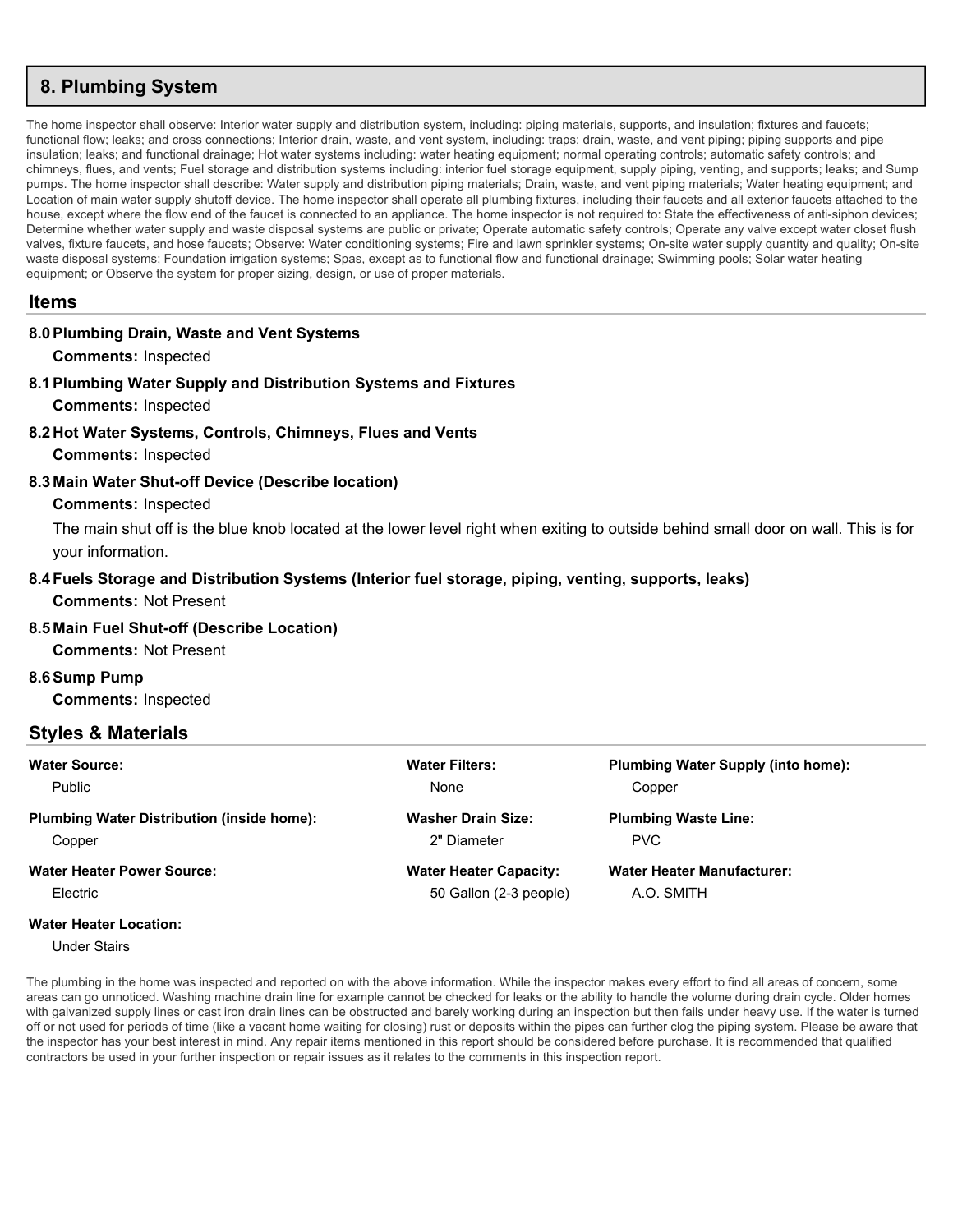# <span id="page-23-0"></span>**9. Electrical System**

The home inspector shall observe: Service entrance conductors; Service equipment, grounding equipment, main over current device, and main and distribution panels; Amperage and voltage ratings of the service; Branch circuit conductors, their over current devices, and the compatibility of their ampacities and voltages; The operation of a representative number of installed ceiling fans, lighting fixtures, switches and receptacles located inside the house, garage, and on the dwelling's exterior walls; The polarity and grounding of all receptacles within six feet of interior plumbing fixtures, and all receptacles in the garage or carport, and on the exterior of inspected structures; The operation of ground fault circuit interrupters; and Smoke detectors. The home inspector shall describe: Service amperage and voltage; Service entry conductor materials; Service type as being overhead or underground; and Location of main and distribution panels. The home inspector shall report any observed aluminum branch circuit wiring. The home inspector shall report on presence or absence of smoke detectors, and operate their test function, if accessible, except when detectors are part of a central system. The home inspector is not required to: Insert any tool, probe, or testing device inside the panels; Test or operate any over current device except ground fault circuit interrupters; Dismantle any electrical device or control other than to remove the covers of the main and auxiliary distribution panels; or Observe: Low voltage systems; Security system devices, heat detectors, or carbon monoxide detectors; Telephone, security, cable TV, intercoms, or other ancillary wiring that is not a part of the primary electrical distribution system; or Built-in vacuum equipment.

## **Items**

#### **9.0Service Entrance Conductors**

**Comments:** Inspected

- **9.1Service and Grounding Equipment, Main Overcurrent Device, Main and Distribution Panels Comments:** Inspected
- **9.2 Branch Circuit Conductors, Overcurrent Devices and Compatability of their Amperage and Voltage Comments:** Inspected
- **9.3 Connected Devices and Fixtures (A representative number of ceiling fans, lighting fixtures, switches, and receptacles inside the house, garage, and on the exterior walls) Comments:** Inspected
- **9.4Polarity and Grounding of Receptacles within 6 feet of interior plumbing fixtures, and all receptacles in garage and exterior walls of inspected structure**

**Comments:** Inspected

**9.5Operation of GFCI (Ground Fault Circuit Interrupters)**

**Comments:** Inspected

**9.6Location of Main and Distribution Panels**

**Comments:** Inspected

**9.7Smoke Detectors**

**Comments:** Inspected

**9.8 Carbon Monoxide Detectors**

**Comments:** Inspected

## **Styles & Materials**

| <b>Electrical Service Conductors:</b> | Panel capacity:            | <b>Panel Type:</b>     |
|---------------------------------------|----------------------------|------------------------|
| Overhead service                      | 200 AMP                    | Circuit breakers       |
| 220 volts                             |                            |                        |
| <b>Electric Panel Manufacturer:</b>   | Branch wire 15 and 20 AMP: | <b>Wiring Methods:</b> |
| <b>GENERAL ELECTRIC</b>               | Copper                     | Romex                  |

The electrical system of the home was inspected and reported on with the above information. While the inspector makes every effort to find all areas of concern, some areas can go unnoticed. Outlets were not removed and the inspection was only visual. Any outlet not accessible (behind the refrigerator for example) was not inspected or accessible. Please be aware that the inspector has your best interest in mind. Any repair items mentioned in this report should be considered before purchase. It is recommended that qualified contractors be used in your further inspection or repair issues as it relates to the comments in this inspection report.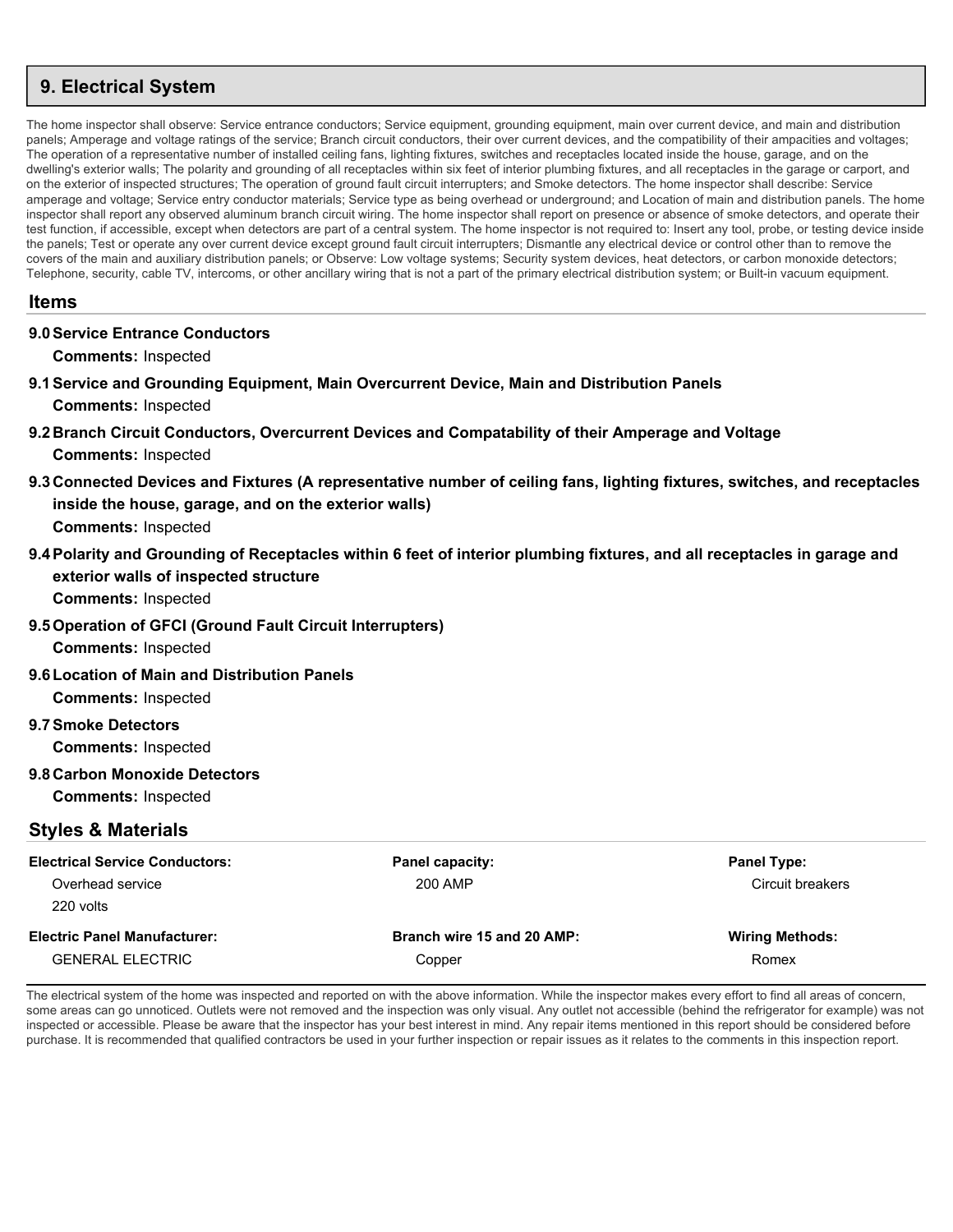# <span id="page-24-0"></span>**10. Heating / Central Air Conditioning**

The home inspector shall observe permanently installed heating and cooling systems including: Heating equipment; Cooling Equipment that is central to home; Normal operating controls; Automatic safety controls; Chimneys, flues, and vents, where readily visible; Solid fuel heating devices; Heat distribution systems including fans, pumps, ducts and piping, with supports, insulation, air filters, registers, radiators, fan coil units, convectors; and the presence of an installed heat source in each room. The home inspector shall describe: Energy source; and Heating equipment and distribution type. The home inspector shall operate the systems using normal operating controls. The home inspector shall open readily openable access panels provided by the manufacturer or installer for routine homeowner maintenance. The home inspector is not required to: Operate heating systems when weather conditions or other circumstances may cause equipment damage; Operate automatic safety controls; Ignite or extinguish solid fuel fires; or Observe: The interior of flues; Fireplace insert flue connections; Humidifiers; Electronic air filters; or The uniformity or adequacy of heat supply to the various rooms.

#### **Items**

**10.0 Heating Equipment**

**Comments:** Inspected

**10.1 Normal Operating Controls**

**Comments:** Inspected

**10.2 Automatic Safety Controls**

**Comments:** Inspected

**10.3 Distribution Systems (including fans, pumps, ducts and piping, with supports, insulation, air filters, registers, radiators, fan coil units and convectors)**

**Comments:** Repair or Replace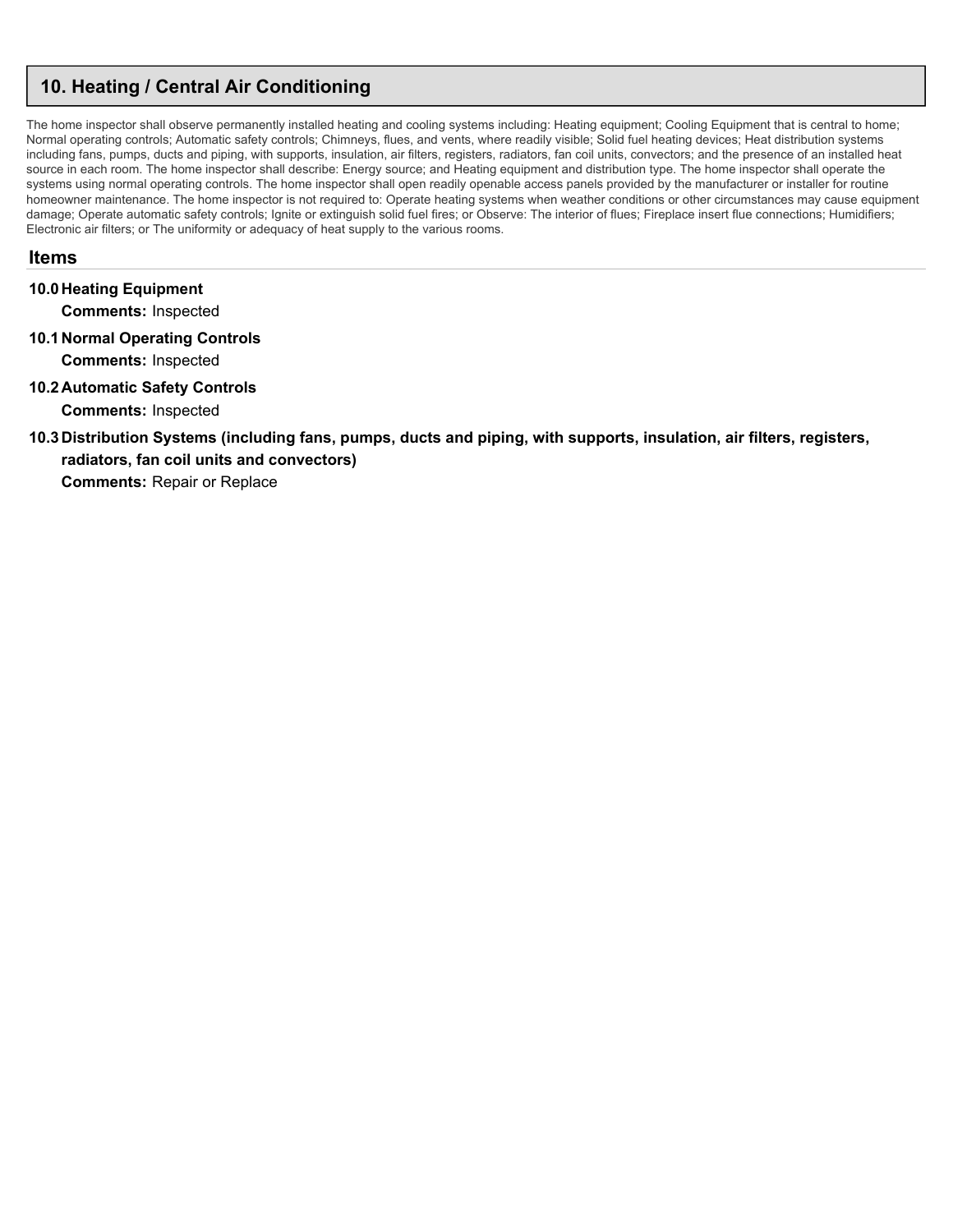Q. The washable filter is dirty. The filter needs to be cleaned. Recommend foil taping the filter for a better seal. See Video. Foam sleeve missing at suction line creates condensation and drips water.









10.3 Picture 3

- **10.4Presence of installed Heat Source in each room Comments:** Inspected
- **10.5 Chimneys, Flues and Vents (for fireplaces, gas water heaters, or heat systems) Comments:** Inspected
- **10.6Solid fuel heating devices (Fireplaces, Woodstove) Comments:** Inspected
- **10.7Gas/LP Firelogs and Fireplaces Comments:** Inspected
- **10.8 Cooling and Air Handler Equipment Comments:** Inspected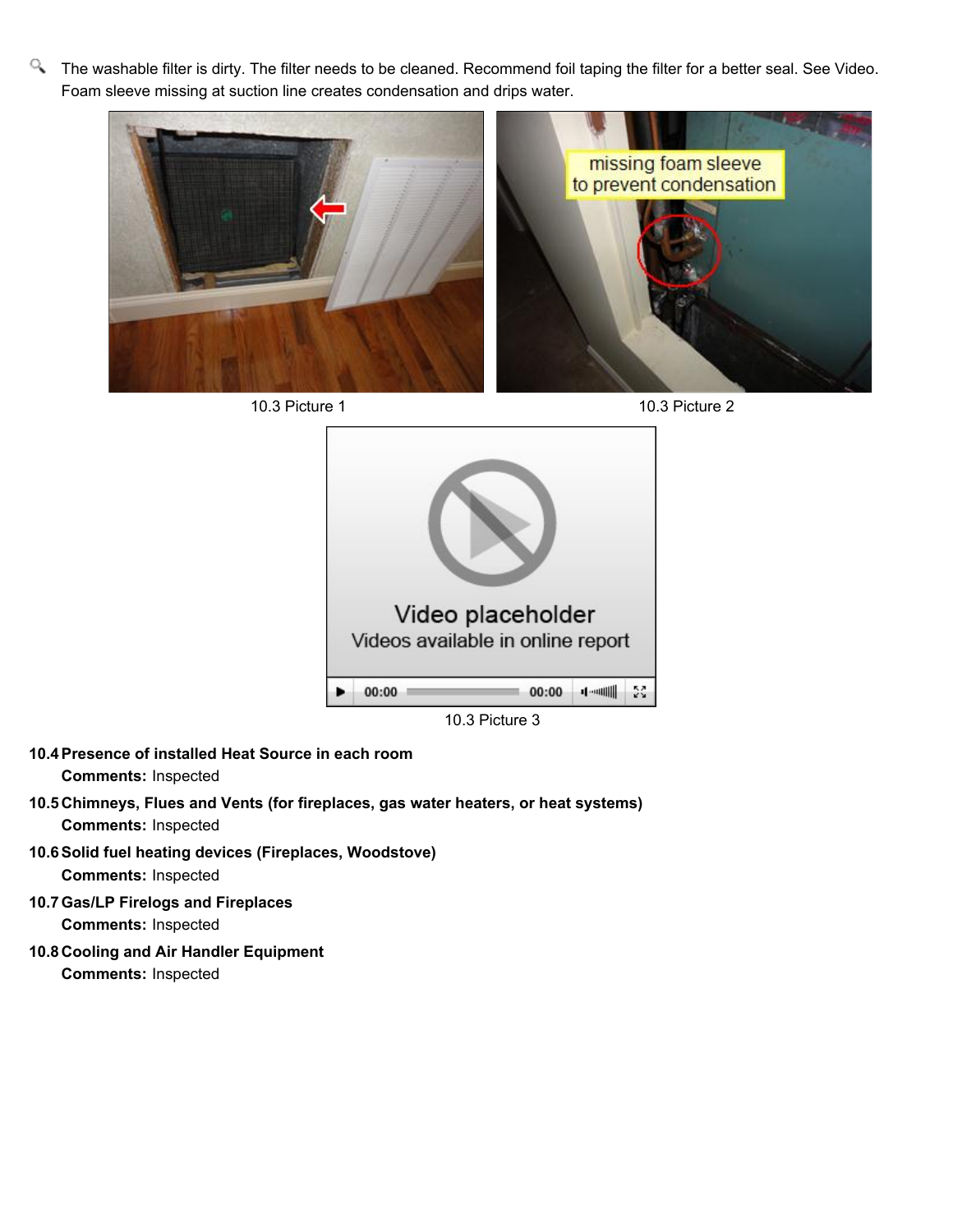Air handler and heat pump is old but appears to be working properly. Foam sleeve on suction line is not covering copper line and condensation can drip.





10.8 Picture 2

#### **10.9 Normal Operating Equipment**

**Comments:** Inspected

**10.10Presence of installed Cooling Source in each room Comments:** Inspected

# **Styles & Materials**

| <b>Heat Type:</b><br>Heat Pump Forced Air (also provides cool air) | <b>Energy Source:</b><br>Electric       | <b>Number of Heat Systems (excluding wood):</b><br>Two |
|--------------------------------------------------------------------|-----------------------------------------|--------------------------------------------------------|
| <b>Heat System Brand:</b>                                          | Ductwork:                               | <b>Filter Type:</b>                                    |
| <b>BRYANT</b>                                                      | Insulated                               | Washable                                               |
| <b>Types of Fireplaces:</b>                                        | <b>Operable Fireplaces:</b>             | <b>Number of Woodstoves:</b>                           |
| Conventional                                                       | One                                     | None                                                   |
| <b>Cooling Equipment Type:</b>                                     | <b>Cooling Equipment Energy Source:</b> | <b>Central Air Manufacturer:</b>                       |
| Heat Pump Forced Air (also provides warm air)                      | Electricity                             | <b>BRYANT</b>                                          |

The heating and cooling system of this home was inspected and reported on with the above information. While the inspector makes every effort to find all areas of concern, some areas can go unnoticed. The inspection is not meant to be technically exhaustive. The inspection does not involve removal and inspection behind service door or dismantling that would otherwise reveal something only a licensed heat contractor would discover. Please be aware that the inspector has your best interest in mind. Any repair items mentioned in this report should be considered before purchase. It is recommended that qualified contractors be used in your further inspection or repair issues as it relates to the comments in this inspection report.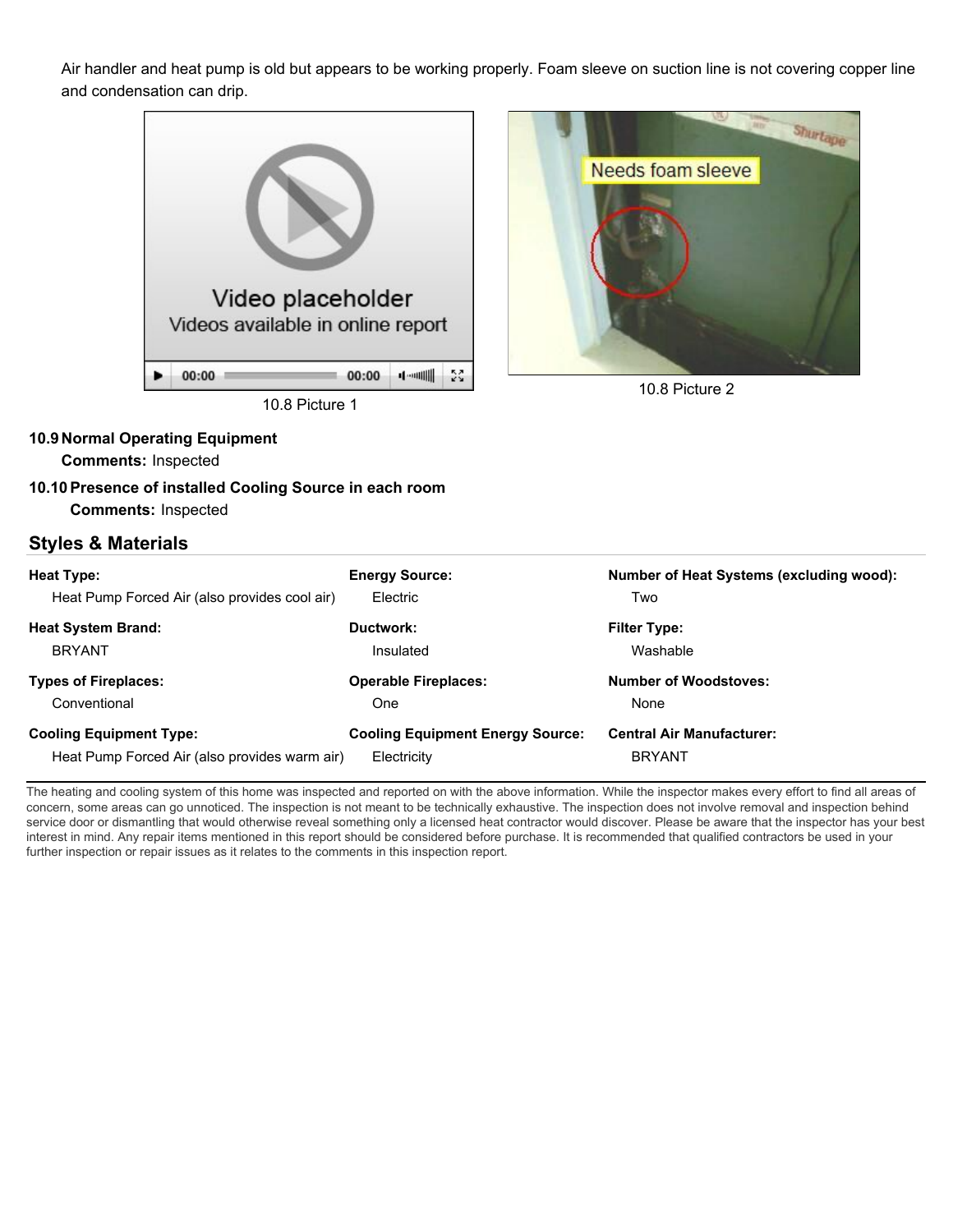## <span id="page-27-0"></span>**11. Home Warranty Offer**

#### **Items**

# **11.0This home is eligible for a one year Home Warranty offer!**

## **Comments:**

**Items included in the one year home warranty if purchased are:** *Furnaces, Boilers, Heat Pumps, Central Air Conditioners, Electrical System, Thermostats, Water heater System, Plumbing, Polybutylene lines, Sump Pump, WhirlPools, Dishwasher, Food Waste Disposer, Cooking Range/Oven, Microwave, Kitchen Refrigerator, Trash Compactor, Plumbing Fixtures and Faucets, Domestic Water Softener, Clearing of Line Stoppage, Well Water System, Refrigerant Recapture and Disposal, Permits in conjunction with a covered repair, Code Violations in conjunction with a covered repair, Improper installation or modification, Removal of defective equipment, Fireplace gas burner, Attic and Exhaust fans, Humidifiers, Dehumidifiers, Electronic Air Filtering Devices, Door bell System, Lighting Fixtures, Septic Lines, Ejector pump.* **For more information and to compare warranties or purchase this warranty, please click on the Warranty offer beside your uploaded report.**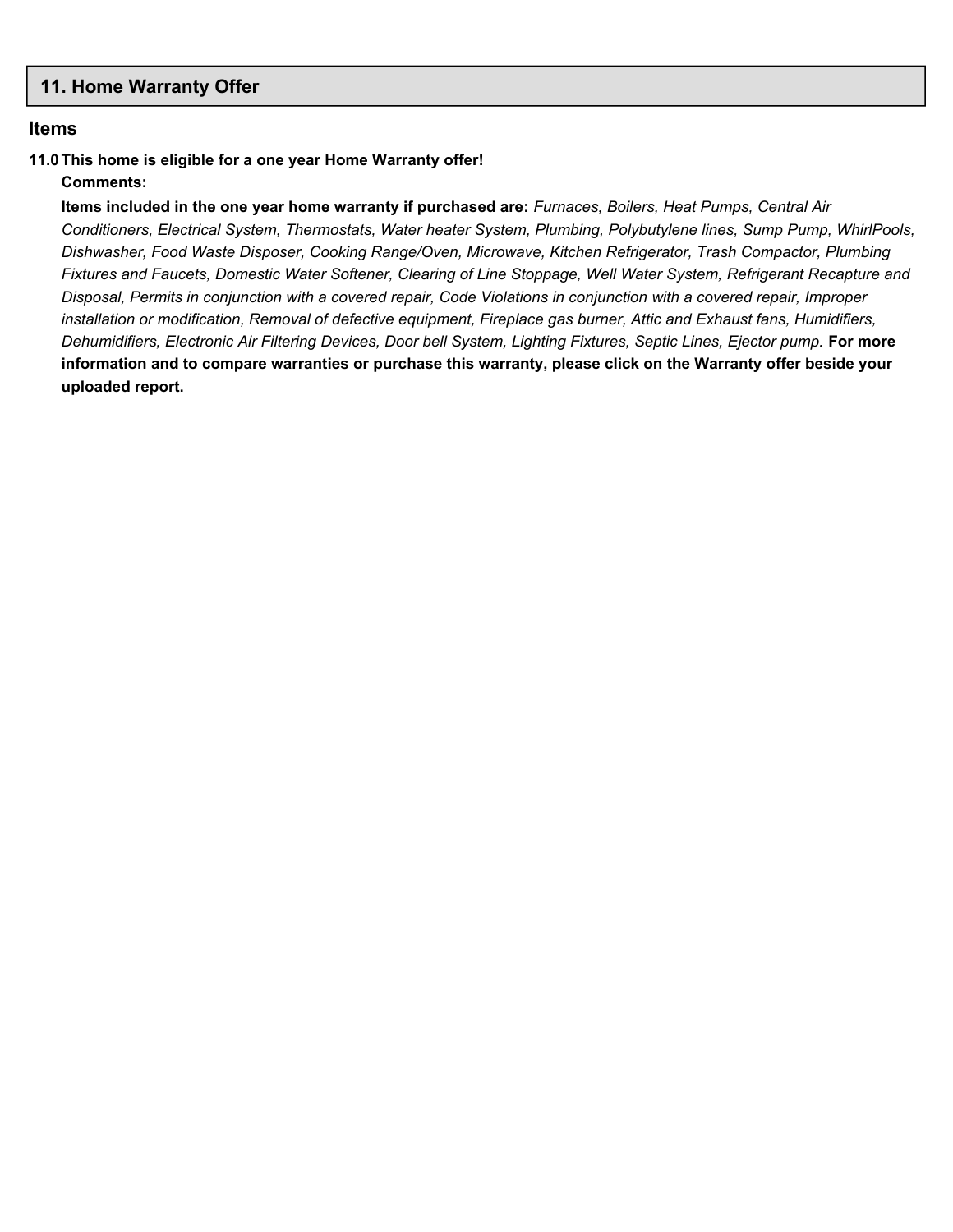# **General Summary**



## **HomeBuyers Inspection HBI**

**122 Lyman Street Building 1 Asheville, NC 28801 828-254-2030**

# **Customer**

Danica Sample

**Address** 33977 Stara Lane Hendersonville NC

The following items or discoveries indicate that these systems or components **do not function as intended** or **adversely affects the habitability of the dwelling;** or **warrants further investigation by a specialist,** or **requires subsequent observation.** This summary shall not contain recommendations for routine upkeep of a system or component to keep it in proper functioning condition or recommendations to upgrade or enhance the function or efficiency of the home. This Summary is not the entire report. The complete report may include additional information of concern to the customer. It is recommended that the customer read the complete report.

# **1. Roofing / Chimneys / Roof Structure and Attic**

# **1.0 Roof Coverings**

#### **Repair or Replace**

- Q (1) Evidence of a leak in the Den below corresponds with the middle skylight roof and flashing area. Repairs are needed. Recommend a qualified contractor inspect further and repair as needed.
- (2) The roof covering was installed improperly above garage. Roof sheathing needs to be replaced in this area. This will Q involve some shingle replacement. A qualified contractor should inspect and repair as needed.



1.0 Picture 1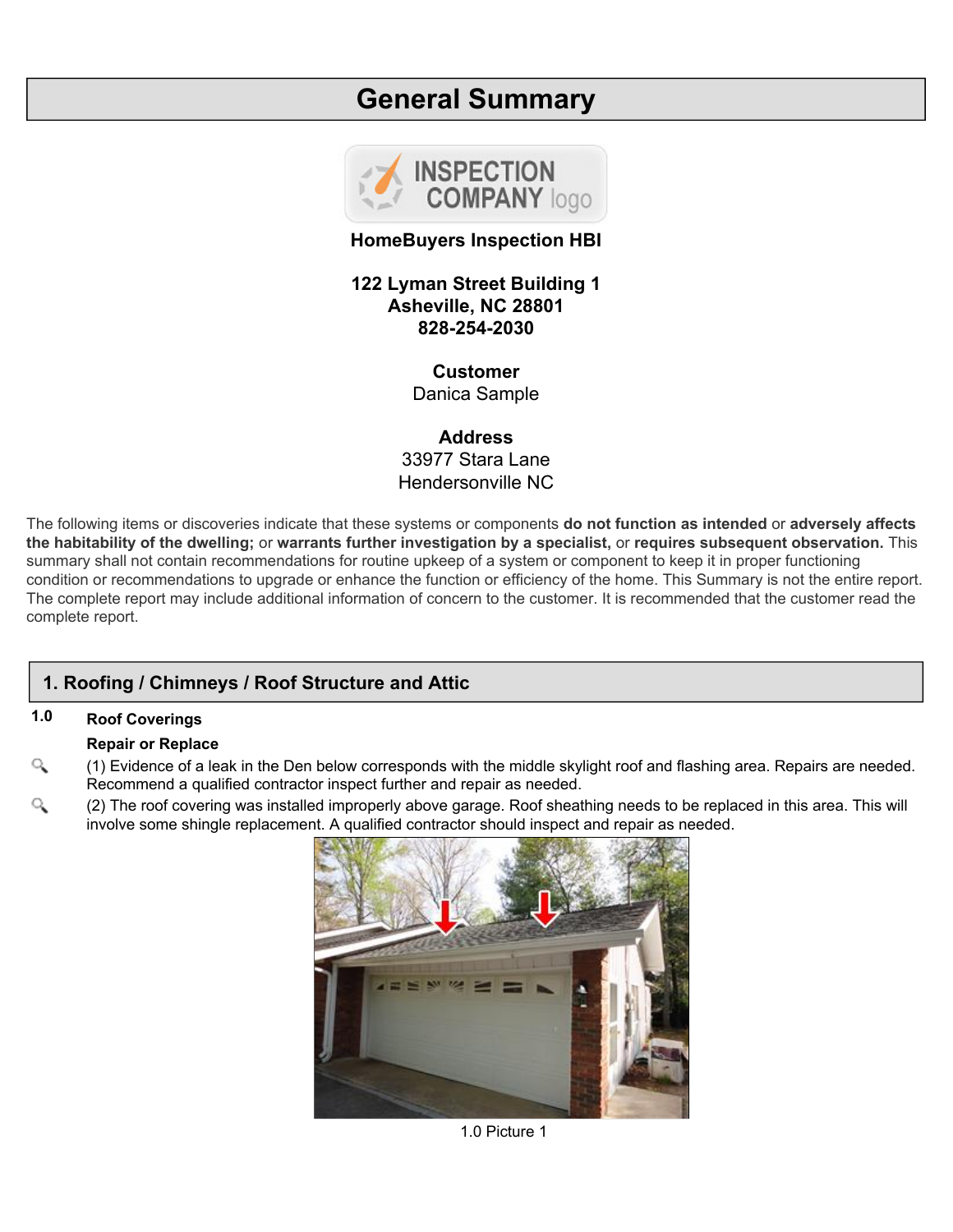# **1. Roofing / Chimneys / Roof Structure and Attic**

# **1.4 Roof Drainage Systems (gutters and downspouts)**

## **Repair or Replace**

 $\alpha$ The gutter screens are missing at the front of home above garage. Gutters that drain poorly or clogged can lead to many costly problems such as deterioration of fascia, soffit or roof edge. It can also cause gutters to pull loose and lead to possible water intrusion. A qualified person should repair or replace as needed.

# **2. Exterior**

# **2.0 Wall Cladding, Flashing and Trim**

#### **Repair or Replace**

Q The Wood siding at the right side (facing front) and rear of home is missing or incomplete at time of inspection around new premium windows that have recently been installed. I did not inspect the installation of siding at this location. A qualified contractor should inspect and repair as needed.The siding will need prep and paint.



2.0 Picture 1 2.0 Picture 2



2.0 Picture 3 2.0 Picture 4

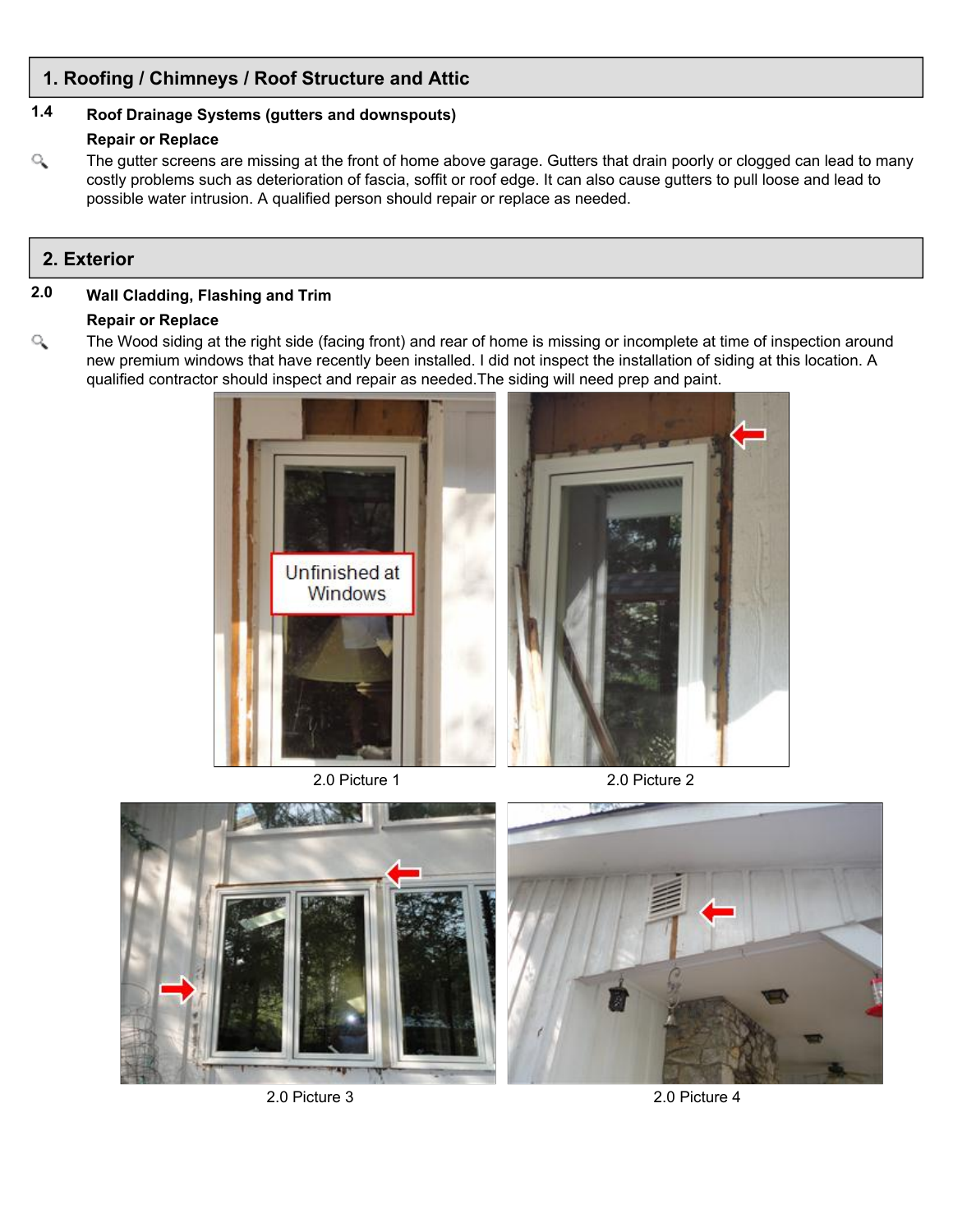**2.4 Vegetation, Grading, Drainage, Driveways, Patio Floor, Walkways and Retaining Walls (With respect to their effect on the condition of the building)**

# **Repair or Replace**

(1) Possible water run-off from the street into driveway during rain. I am unable to determine the frequency or amount. Q



Q (2) The brick walkway at the front of home are deteriorated in areas. A general replacement is likely. A qualified contractor should inspect and repair as needed.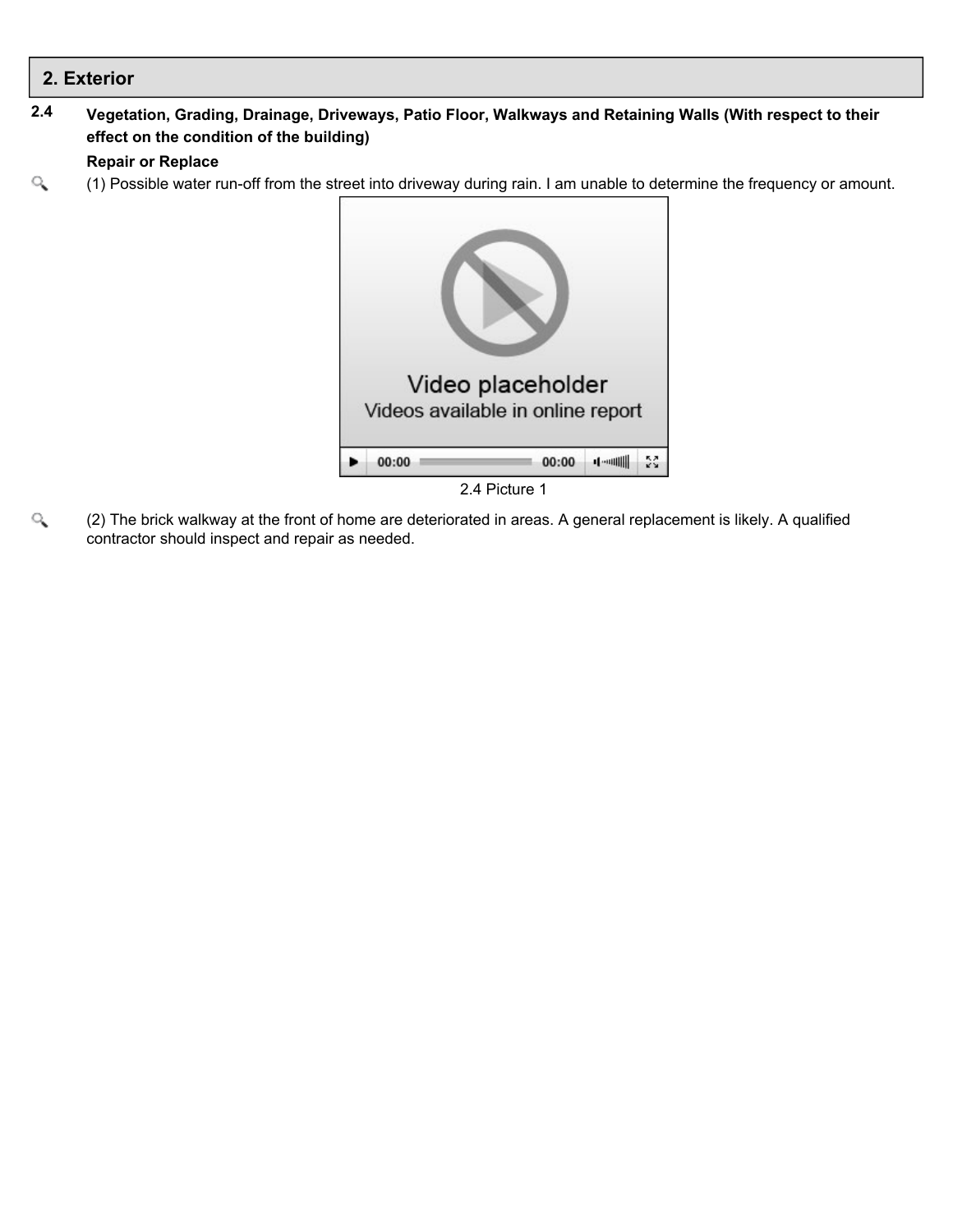Q

Q





2.4 Picture 4 2.4 Picture 5

(4) The brick floor on the patio at the left side (facing front) has deteriorated mortar or grout, and is loose and uneven in areas. Water can cause further deterioration if not repaired and sealed properly. A qualified contractor should inspect and repair as needed.



2.4 Picture 7

(5) The brick floor on the patio at the rear of home is old and deteriorated. A general replacement is likely. A qualified contractor should inspect and repair as needed.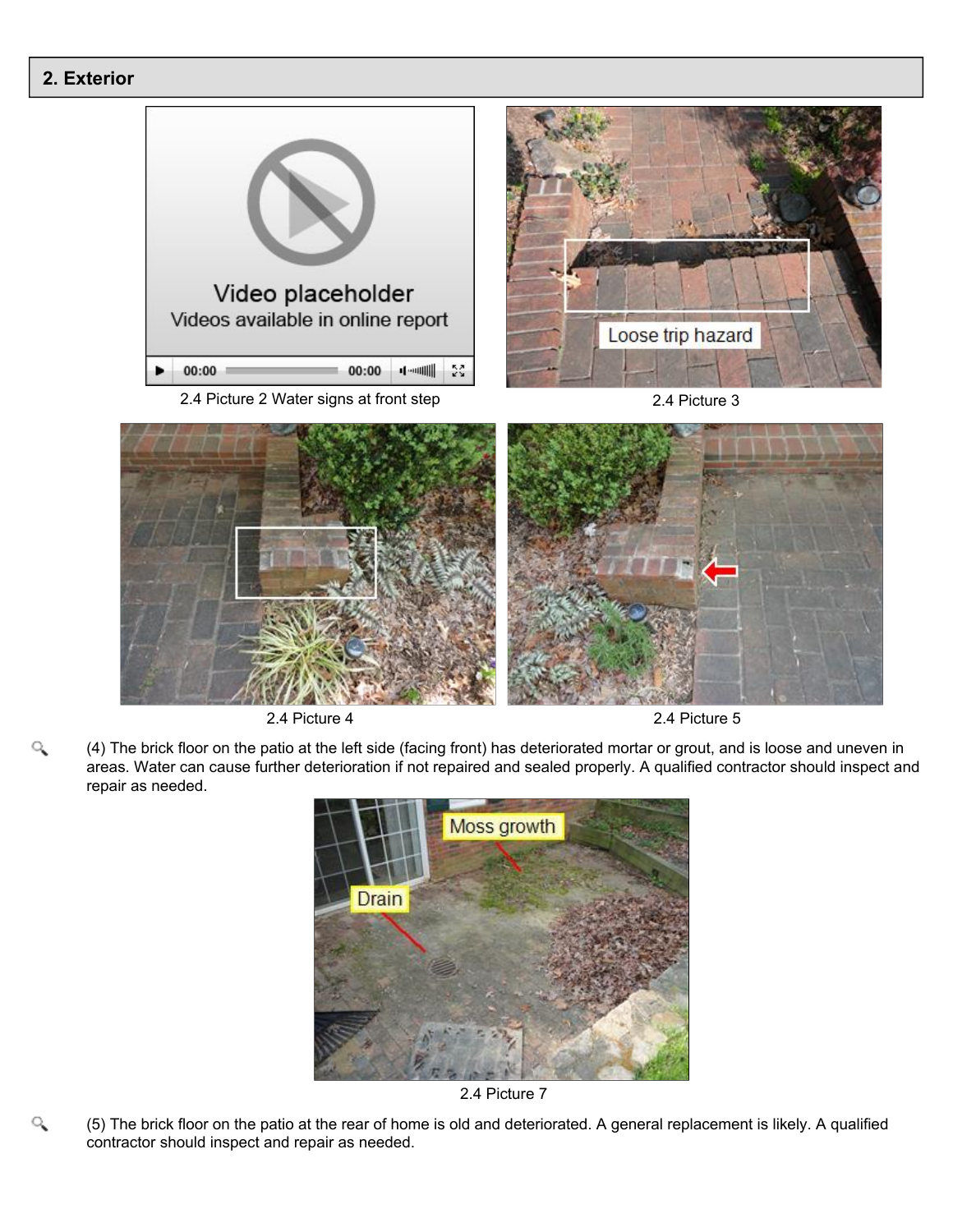

2.4 Picture 8

# **2.5 Eaves, Soffits and Fascias**

#### **Repair or Replace**

Q

 $\alpha$ (1) The wood fascia and soffit panels at eave on the front of home above garage are deteriorated. Repairs are needed to roof covering as well. A qualified contractor should inspect and repair as needed.



2.5 Picture 1 2.5 Picture 2

(2) The wood fascia at eave on the right side (facing front) is deteriorated. This is a small repair. A qualified contractor should inspect and repair as needed.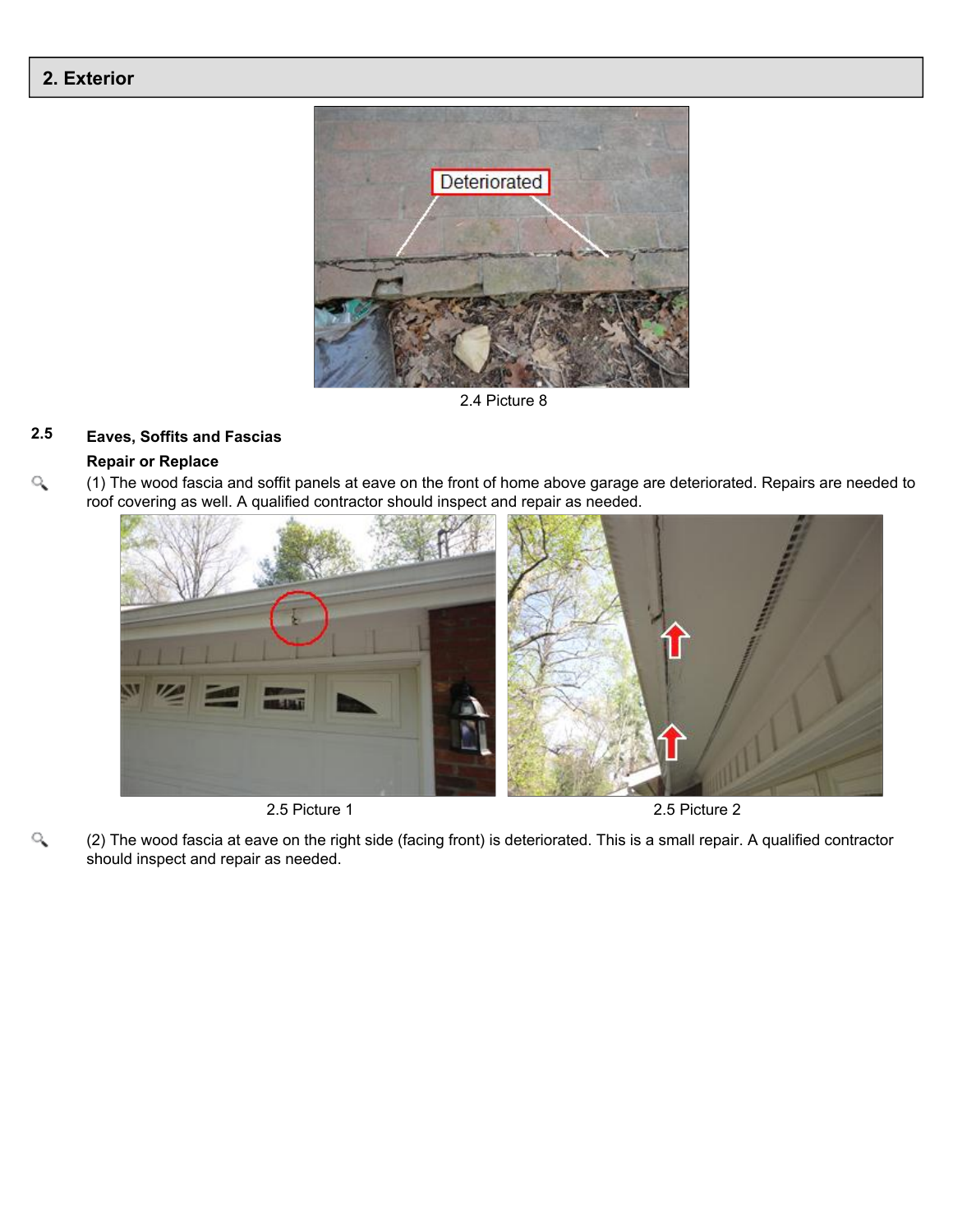

2.5 Picture 3

# **4. Kitchen Components and Appliances**

# **4.5 Counters and a representative number of Cabinets**

# **Repair or Replace**

 $\alpha$ Base Cabinetry and trim at wall cabinet are unfinished at kitchen.



4.5 Picture 1

# **4.9 Dishwasher**

### **Repair or Replace**

 $\alpha$ The dishwasher is loose and needs securing to underside of countertop (using a proper length screw). I recommend repair as necessary.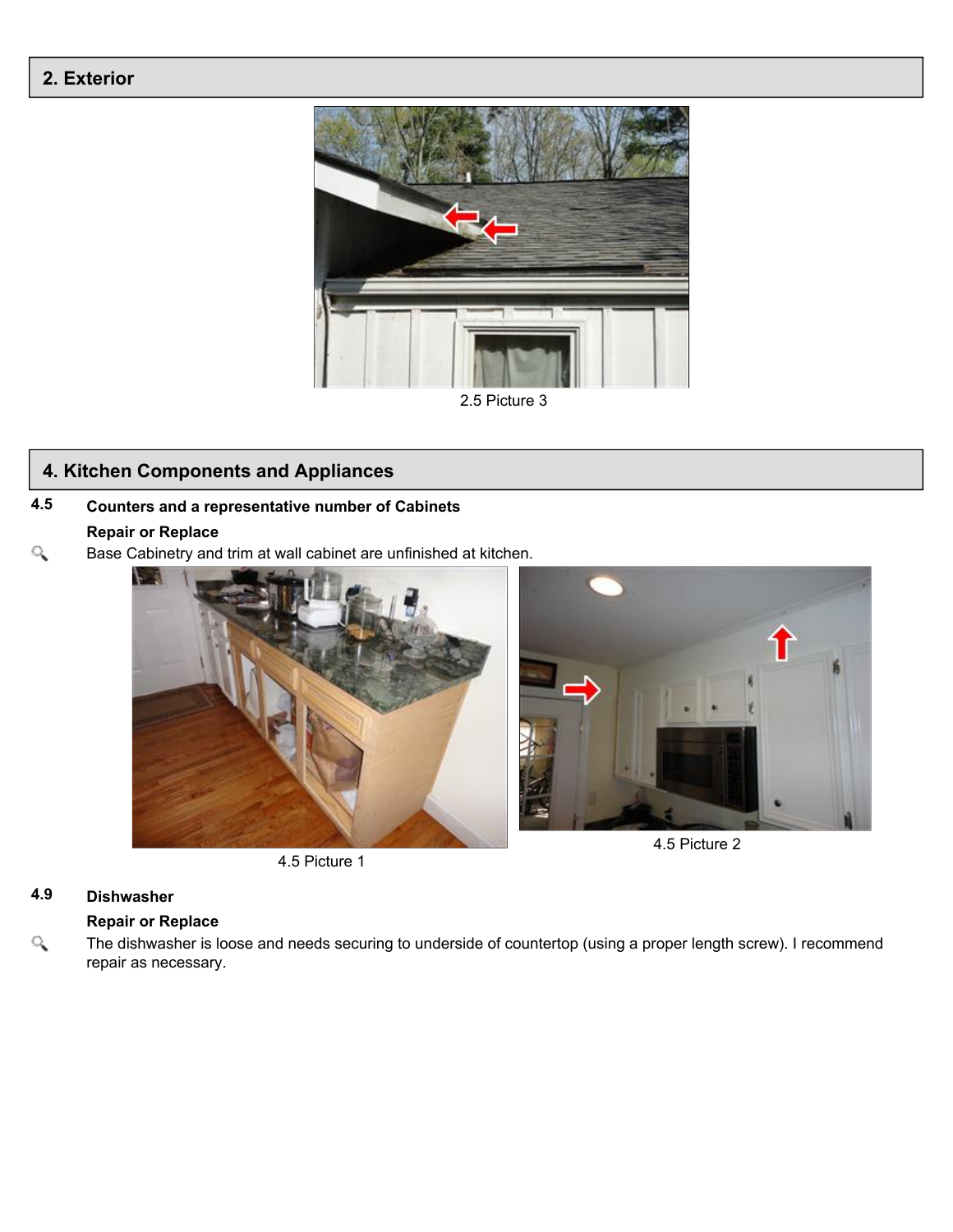# **4. Kitchen Components and Appliances**



# **4.14 Microwave Cooking Equipment**

## **Repair or Replace**

Q The microwave door handle is broken. I recommend repair as needed.



4.14 Picture 1

# **5. Rooms**

## **5.0 Ceilings**

#### **Repair or Replace**

 $\alpha$ (1) The Sheetrock on the ceiling reveals a water stain indicating a leak did or still exists at the Den. Repairs are needed. A qualified contractor should inspect and repair as needed (See Roof Coverings).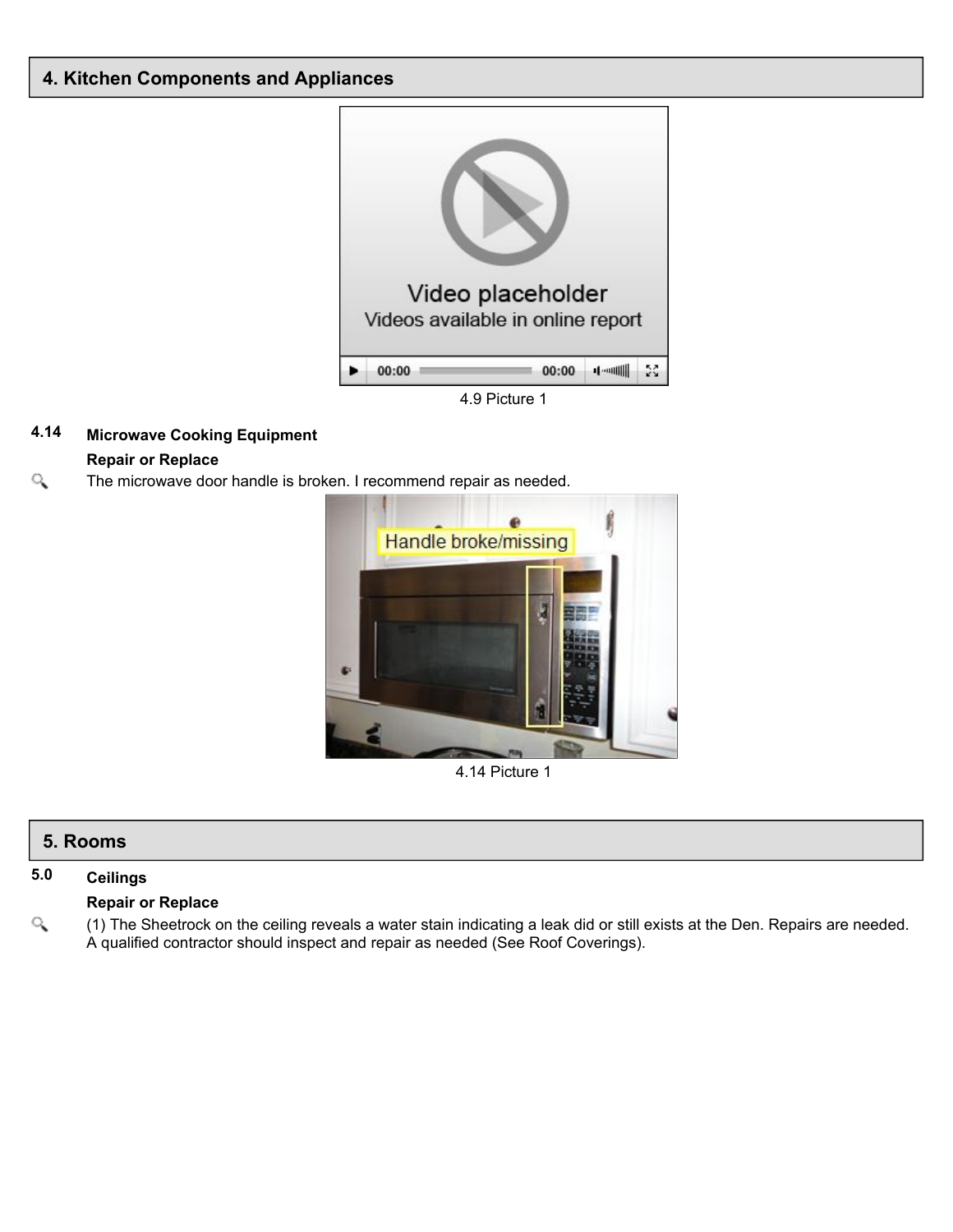

5.0 Picture 1

Q (2) Water stain on ceiling panel lower level indicates plumbing leak.



5.0 Picture 2

 $\alpha$ (3) The Drywall on the ceiling reveals a water stain indicating a leak did or still exists at the Dining Room. Repairs are needed. A qualified contractor should inspect and repair as needed.







5.0 Picture 3 5.0 Picture 4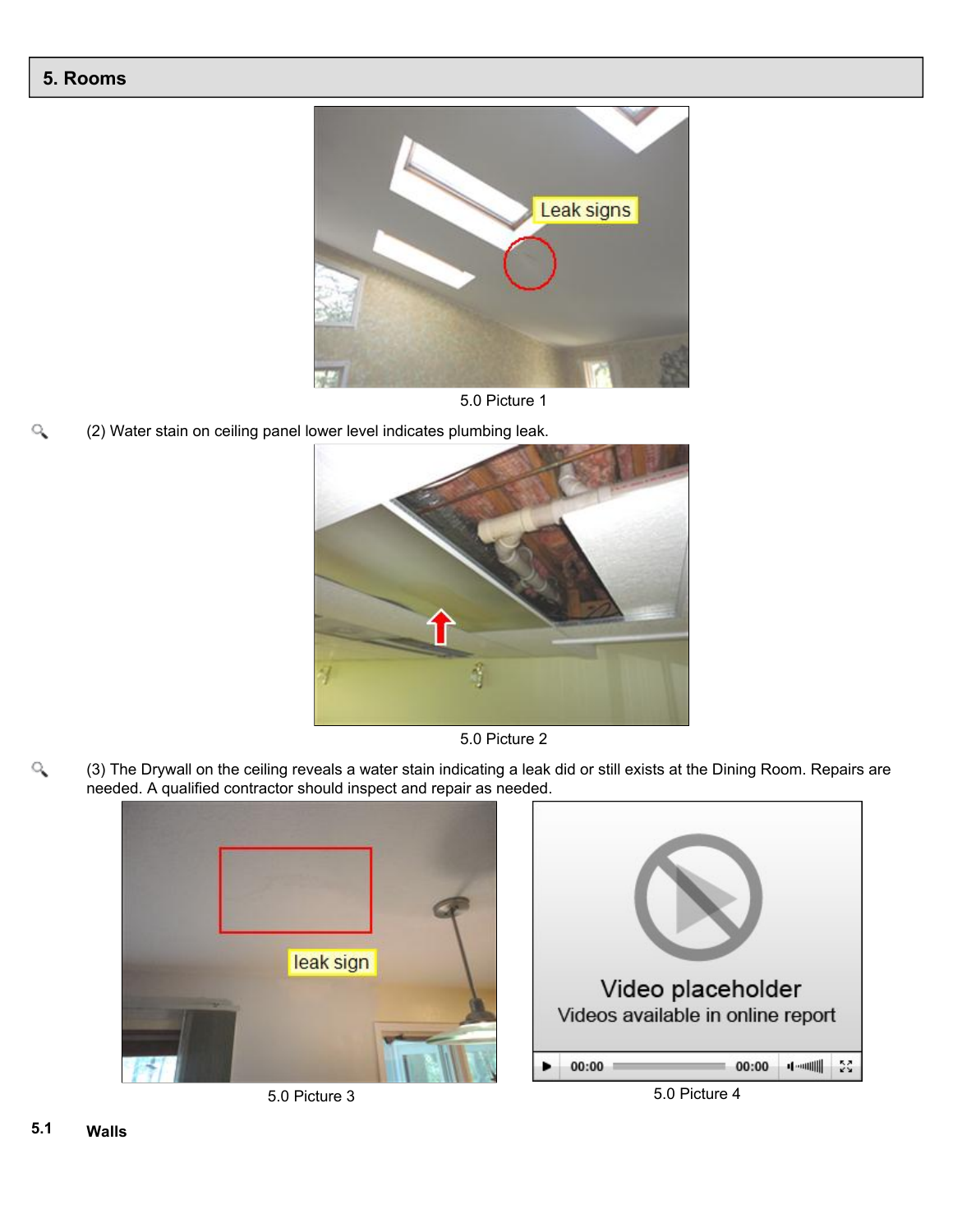$\alpha$ 

Q

#### **Repair or Replace**

- (1) Unfinished around windows in kitchen, and Den.
- Q (2) The Wall at the bathtub is deteriorated and needs repair or replacement. The wall board and framing may need repair (not visible). I recommend repair or replace using a qualified contractor.



5.1 Picture 1

Q (3) The sheetrock on the wall is dented or damaged from door knob at the hallway. While this damage is cosmetic, it needs to be repaired. A qualified contractor should inspect and repair as needed.



5.1 Picture 2

(4) Stair cover trim is unfinished needs prep and paint at stairs.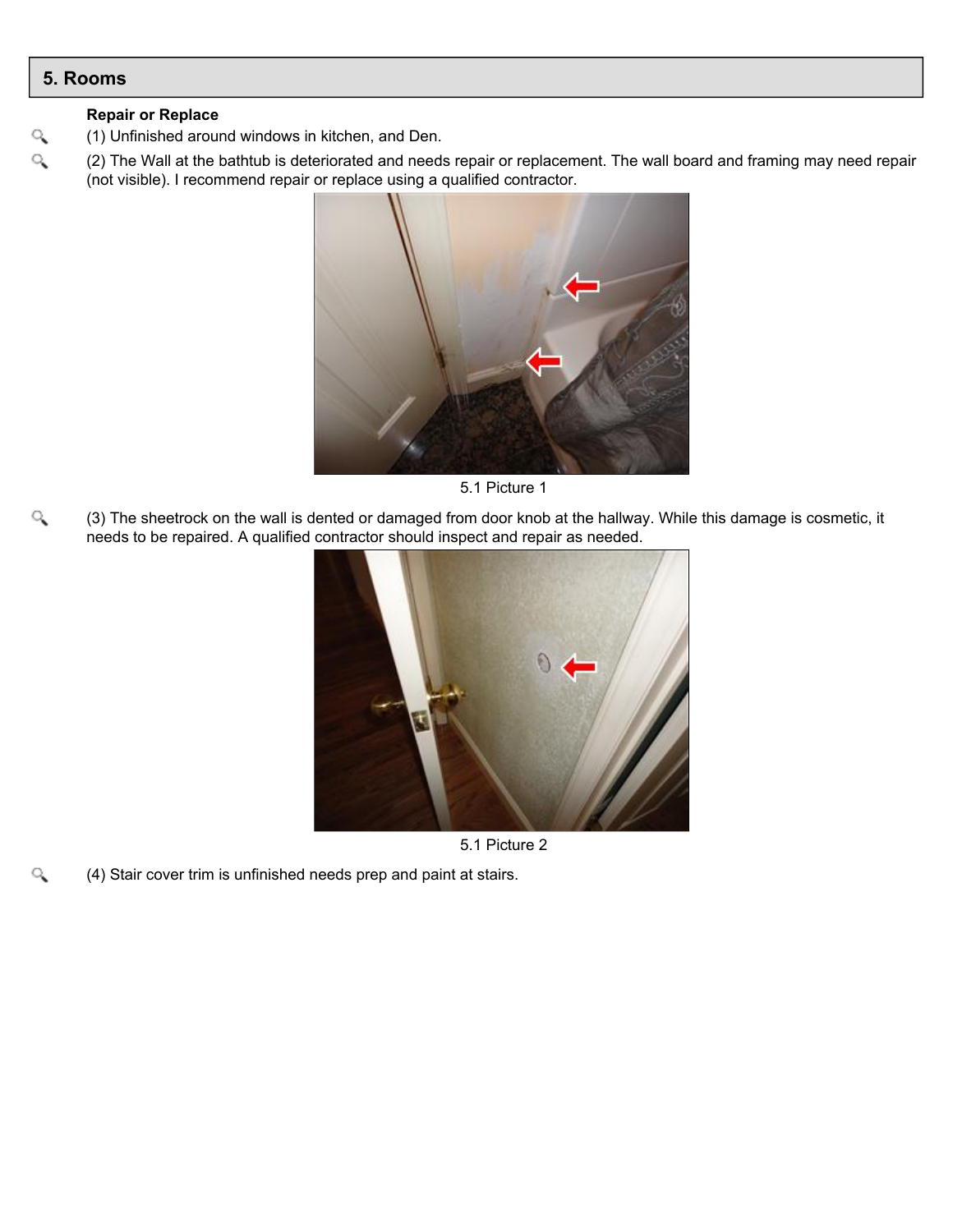

5.1 Picture 3

# **5.2 Floors**

## **Repair or Replace**

Q Carpet is loose or cut short from where electric baseboard use to be in areas around the perimeter of the Den.



5.2 Picture 1

# **10. Heating / Central Air Conditioning**

**10.3 Distribution Systems (including fans, pumps, ducts and piping, with supports, insulation, air filters, registers, radiators, fan coil units and convectors)**

#### **Repair or Replace**

 $\alpha$ The washable filter is dirty. The filter needs to be cleaned. Recommend foil taping the filter for a better seal. See Video. Foam sleeve missing at suction line creates condensation and drips water.